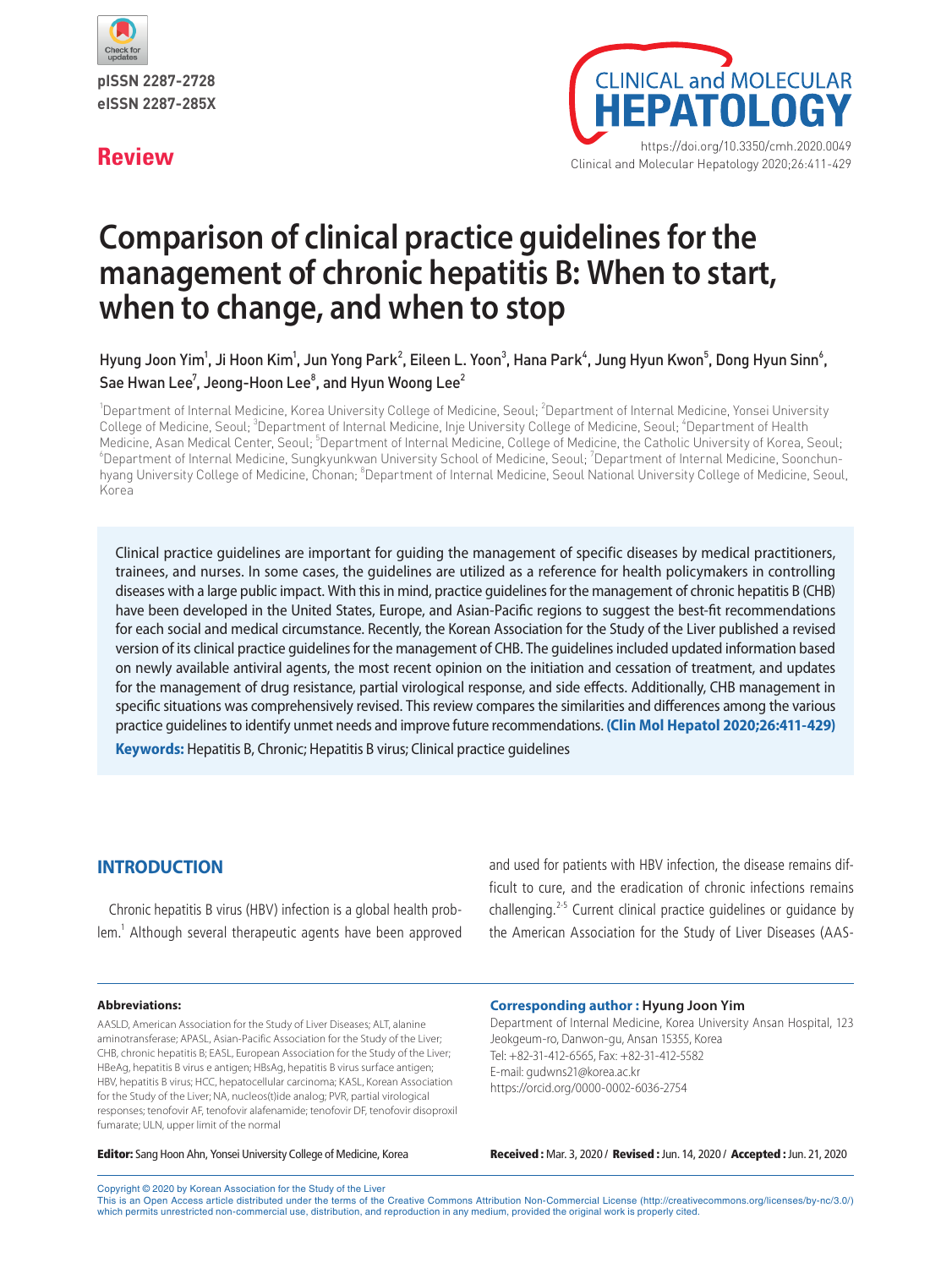

LD), $^6$  European Association for the Study of the Liver (EASL), $^7$  and Asian-Pacific Association for the Study of the Liver (APASL) provides general recommendations for the management of chronic hepatitis B (CHB) (Table 1).<sup>8</sup> Recently, in 2019, the Korean Association for the Study of the Liver (KASL) published new clinical practice guidelines for the management of CHB in this journal and described comprehensive management strategies including prevention, monitoring, treatment, and special considerations.<sup>9</sup> Here, we compare the Korean guidelines with other international guidelines regarding when to start, when to change, and when to stop antiviral treatment for CHB.

# **NATURAL HISTORY**

CHB is a life-long disease that can start at the beginning of life by perinatal transmission, especially in Asian countries.<sup>3</sup> Five characteristic phases of CHB have been identified according to immunological features, virology, biochemistry, and histology (Table 2).<sup>3</sup>

The first phase is the CHB immune tolerant phase (immune tolerant CHB). It is characterized by very high levels of HBV replication, persistently normal alanine aminotransferase (ALT) levels, and minimal or no necroinflammatory activity. During this phase, patients are typically positive and show high titers of hepatitis B surface antigen (HBsAg) and hepatitis B e antigen (HBeAg). Inflammatory activity is assumed to be absent, which prompted the EASL to revise the name of the first phase to HBeAg-positive chronic HBV infection.<sup>7</sup> However, normal ALT levels do not exclude the presence of necroinflammation and fibrosis, particularly as determined by conventional laboratory criteria.<sup>10,11</sup> Therefore, the KASL adjusted the cut-off of normal ALT to 34 IU/L for males and 30 IU/mL for females on the basis of a recent study involving 12,486 Korean CHB patients.<sup>9,12</sup> Experts from the AASLD recommended the use of similar cut-offs of 35 IU/L for males and 25 IU/mL for females, whereas the EASL and APASL insist on using traditional laboratory reference values of 40 IU/mL for both sexes (Table 1).<sup>6</sup> Another issue differentiating the immune tolerant phase from other phases is the cut-off of the very high HBV DNA levels. The HBV DNA criterion  $(\geq 10^7 \text{ IU/mL})$  for the immune tolerant phase as defined by the KASL and EASL is somewhat different from that of the AASLD (>10<sup>6</sup> IU/mL) and the APASL (>2×10<sup>6</sup> IU/mL).<sup>6-9</sup> However, given that a decreasing HBV DNA titer suggests immunological interactions between the host and virus, a higher cut-off would be suitable to exclude patients in transition phases who may need antiviral treatment.<sup>13</sup> Indeed, the definition of the immune tolerant phase is still under debate, $13,14$  causing investigators to continue evaluating the appropriate cut-offs of the ALT and HBV DNA levels for the accurate prediction of long-term

**Table 1.** Comparison of current clinical practice quidelines for chronic hepatitis B management

|                                    | <b>KASL</b>                      | <b>AASLD</b>                                                               | <b>EASL</b>                     | <b>APASL</b>                                    |
|------------------------------------|----------------------------------|----------------------------------------------------------------------------|---------------------------------|-------------------------------------------------|
| Published year                     | June 2019                        | April 2018                                                                 | August 2017                     | January 2016                                    |
| Journal                            | Clinical Molecular<br>Hepatology | Hepatology                                                                 | Journal of Hepatology           | Hepatology<br>International                     |
| Type                               | Clinical practice<br>quidelines  | Guidance incorporated with<br>quidelines                                   | Clinical practice<br>quidelines | Clinical practice<br>quidelines                 |
| Listed author(s)                   | KASL                             | An expert panel of the<br>AASLD                                            | <b>EASL</b>                     | A panel of Asian experts<br>chosen by the APASL |
| Recommendation                     | GRADE                            | Guidance developed by the<br>consensus of an expert<br>panel, GRADE (2016) | <b>GRADE</b>                    | <b>GRADE</b>                                    |
| Interval since the previous update | 3 years                          | 2 years                                                                    | 5 years                         | 4 years                                         |
| Target population                  | Korean                           | American                                                                   | European                        | Asian                                           |
| Suggested normal ALT (IU/L)        |                                  |                                                                            |                                 |                                                 |
| Male                               | $<$ 34                           | $<$ 35                                                                     | <40                             | <40                                             |
| Female                             | $<$ 30                           | $<$ 25                                                                     | <40                             | <40                                             |

KASL, Korean Association for the Study of the Liver; AASLD, American Association for the Study of Liver Diseases; EASL, European Association for the Study of the Liver; APASL, Asian-Pacific Association for the Study of the Liver; GRADE, Grading of Recommendations Assessment, Development and Evaluation system; ALT, alanine aminotransferase.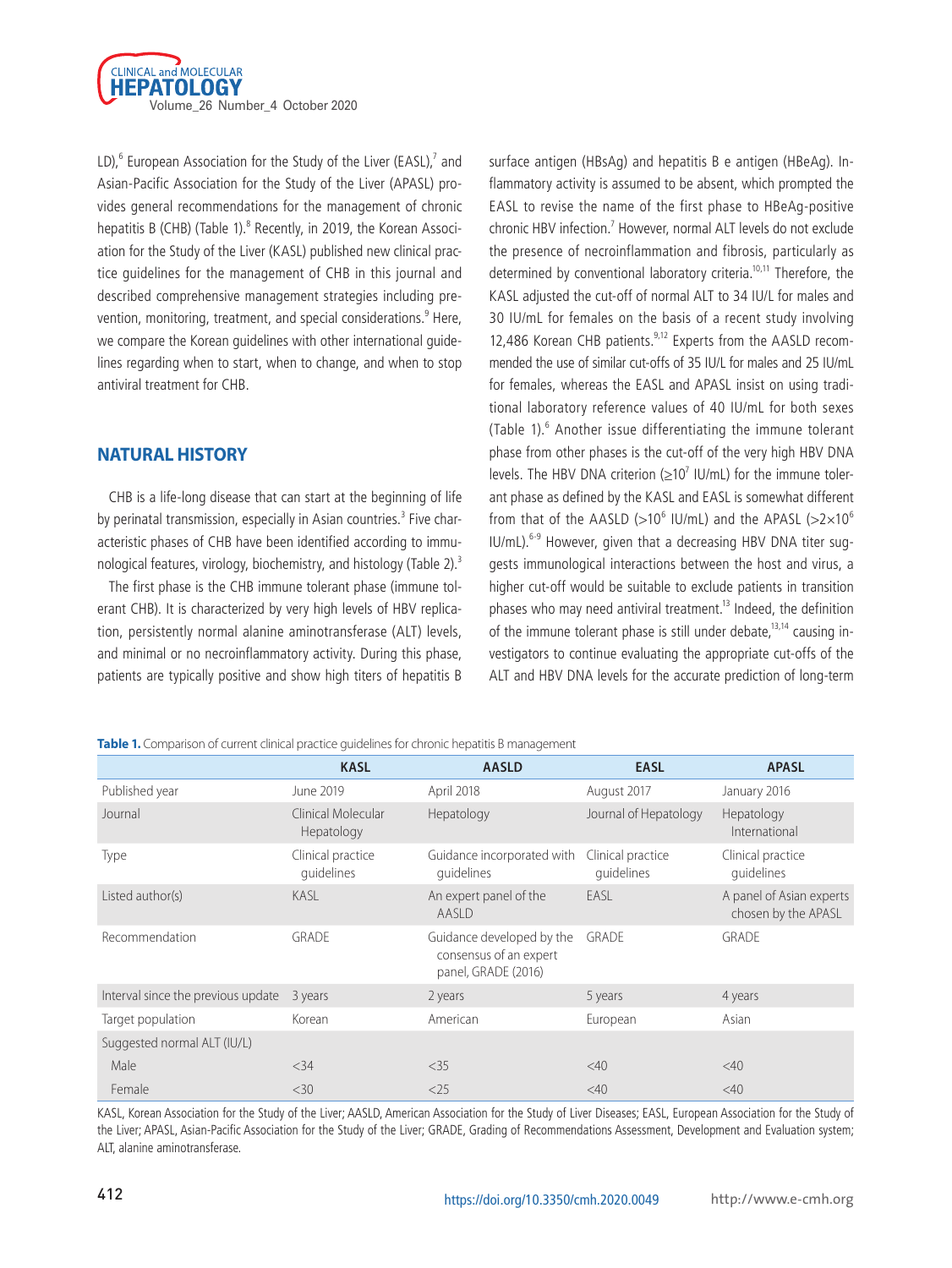prognosis and recommendation of suitable treatment.

The second phase is the HBeAg-positive immune active phase. This is also termed the immune reactive or immune clearance phase. $^3$  The level of HBV DNA remains high (10 $^4\text{--}$ 10 $^7$  IU/mL according to the EASL) but may fluctuate.<sup>3</sup> Elevated ALT suggests the presence of intrahepatic necroinflammation and can be associated with liver damage.<sup>15</sup> The outcome of this phase varies according to the degree of liver injury; thus, prompt antiviral therapy is recommended.<sup>15</sup>

The third phase is the immune inactive phase, previously known as the immune controlled phase.<sup>3</sup> Other terminologies for this phase include HBeAg-negative chronic HBV infection, as proposed by the EASL, and low replicative chronic HBV infection or low replicative phase, as proposed by the APASL, $78$  emphasizing the minimal intrahepatic inflammation and low viral replication. The level of HBV DNA is typically as low as <2,000 IU/mL, and the ALT level is within the upper limit of the normal (ULN) range. If patients remain in this phase, prognosis is favorable, and the HBsAg levels may decrease at 1–3% per year. However, low level persistent viremia can be associated with live disease progression, and a number of patients transit to the HBeAg-negative immune-active phase of CHB annually.<sup>16</sup>

The fourth phase is the HBeAg-negative CHB immune active phase, which was previously known as the immune escape phase or reactivation phase.<sup>3,17</sup> The moderate to high levels of HBV replication (>2,000 IU/mL) and negative HBeAg status in this phase are caused by mutations on the pre-core or core promoter regions of HBV DNA, blocking HBeAg production.<sup>18,19</sup> The prolonged viral

**Table 2.** Comparison of terminology and characteristics associated with the natural history of chronic hepatitis B

|                                    | Phase 1                                                                | Phase 2                                                                                | Phase 3                                                             | Phase 4                                                                                 | Phase 5                                    |
|------------------------------------|------------------------------------------------------------------------|----------------------------------------------------------------------------------------|---------------------------------------------------------------------|-----------------------------------------------------------------------------------------|--------------------------------------------|
| Terminology                        |                                                                        |                                                                                        |                                                                     |                                                                                         |                                            |
| KASL                               | Immune tolerant CHB<br>(CHB, immune<br>tolerant phase)                 | Immune active<br>HBeAg-positive CHB<br>(HBeAg-positive<br>CHB, immune active<br>phase) | Immune inactive CHB<br>(CHB, Immune<br>inactive phase)              | Immune active HBeAg-<br>negative CHB<br>(HBeAg-negative<br>CHB, immune active<br>phase) | Resolved CHB.<br>(HBsAg loss<br>phase)     |
| AASI D                             | Immune tolerant CHB                                                    | Immune active HBeAg- Inactive CHB<br>positive CHB                                      |                                                                     | Immune active HBeAg-<br>negative CHB                                                    | Resolved CHB<br>(functional cure<br>state) |
| EASL                               | HBeAg-positive<br>chronic HBV infection                                | HBeAg-positive CHB                                                                     | HBeAg-negative<br>chronic HBV infection                             | HBeAg-negative CHB                                                                      | Resolved HBV<br>infection                  |
| APASI                              | Immune tolerant<br>chronic HBV infection<br>(immune tolerant<br>phase) | HBeAg-positive CHB<br>(immune reactive<br>phase)                                       | Low replicative chronic<br>HBV infection (low<br>replicative phase) | HBeAg-negative CHB<br>(reactivation phase)                                              | Resolved hepatitis<br><b>B</b> infection   |
| Characteristics                    |                                                                        |                                                                                        |                                                                     |                                                                                         |                                            |
| <b>HBsAg</b>                       | High                                                                   | High/intermediate                                                                      | low                                                                 | Intermediate                                                                            | Negative                                   |
| <b>HBeAg</b>                       | Positive                                                               | Positive                                                                               | Negative                                                            | Negative                                                                                | Negative                                   |
| <b>HBV DNA level</b>               | $>10^{6}-10^{7*}$ IU/mL                                                | $>2\times10^4$ IU/mL<br>$(10^4 - 10^7 \text{ IU/mL})^{\ddagger}$                       | <2,000 IU/mL                                                        | >2,000 IU/mL                                                                            | Undetectable                               |
| AIT level                          | Persistently normal                                                    | Flevated                                                                               | Persistently normal                                                 | Flevated                                                                                | Normal                                     |
| Histological activity <sup>™</sup> | None/minimal                                                           | Moderate/severe                                                                        | Minimal                                                             | Moderate/severe                                                                         | None                                       |

KASL, Korean Association for the Study of the Liver; CHB, chronic hepatitis B; HBeAg, hepatitis B e antigen; HBsAg, hepatitis B surface antigen; AASLD, American Association for the Study of Liver Diseases; EASL, European Association for the Study of the Liver; APASL, Asian-Pacific Association for the Study of the Liver; HBV, hepatitis B virus; ALT, alanine aminotransferase.

\*HBV DNA >10<sup>6</sup> IU/mL by the AASLD, HBV DNA >10<sup>7</sup> IU/mL by the KASL and EASL, and no clear cut-off by the APASL although ranges from >2×10<sup>6</sup>-10<sup>7</sup> IU/mL are favored.

† Activity depends on necroinflammation, and fibrosis stage can vary according to the degree of liver injury accumulation.

‡ EASL criteria for HBeAg-positive chronic hepatitis B.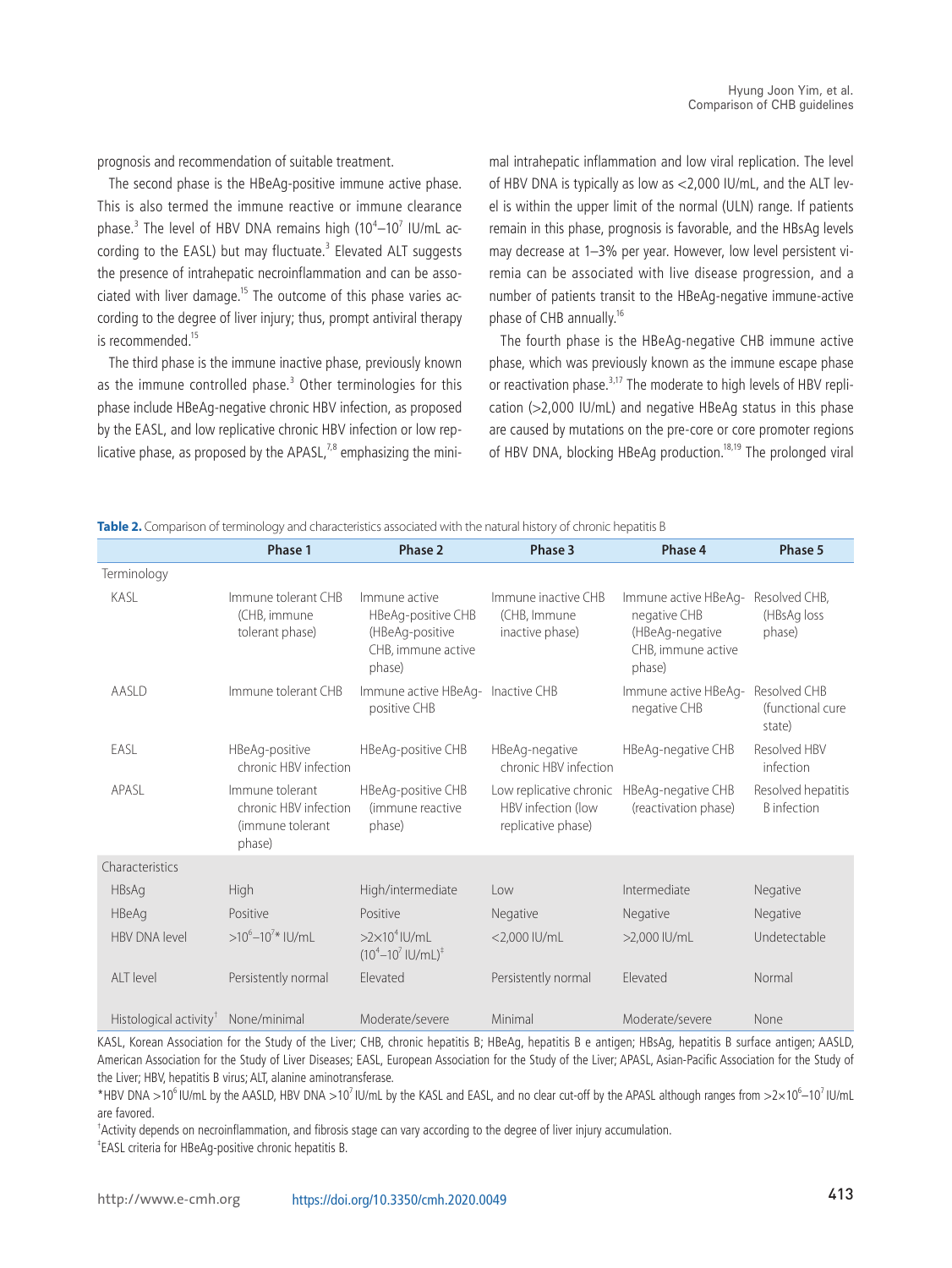

replication and intrahepatic necroinflammation observed during this phase are associated with progression to liver cirrhosis or the development of hepatocellular carcinoma (HCC).<sup>3,20</sup>

The last phase is the HBsAg loss phase, in which HBsAg is spontaneously cleared.<sup>21</sup> Although the incidence of HBsAq loss is very low (<0.5% per year), the risk of disease progression substantially decreases.<sup>21,22</sup> However, HCC surveillance should be continued if HBsAg loss occurs after age ≥50 years as recommended by the KASL. The AASLD suggests continued HCC surveillance in patients with HBsAg loss after ages >40 years for males and  $>50$  years for females.<sup>6,9</sup>

#### **TREATMENT GOALS AND AIMS**

The treatment goals and aims were updated in the KASL guidelines.<sup>9</sup> The goals of treatment are to decrease mortality due to liver disease and improve survival by preventing the progression of liver fibrosis to cirrhosis and preventing HCC, which are consistent with other quidelines.<sup>7,8</sup> The aims of anti-HBV treatment suggested by the KASL include ALT normalization, undetectable serum HBV DNA, serum HBeAg loss or seroconversion, and serum HBsAg loss or seroconversion. $^9$  Specifically, serum HBsAg loss or seroconversion is proposed as an ideal endpoint for CHB treatment.<sup>9</sup> The EASL also suggests HBsAg loss with or without anti-HBs seroconversion as an optimal endpoint, whereas the APASL considers HBsAg loss an ideal, although not realistic, endpoint.<sup>7,8</sup> Hence, the APASL suggests a sustained off-therapy virological response in both HBeAg-positive (with HBeAg to anti-HBe seroconversion) and HBeAg-negative patients as a satisfactory endpoint.<sup>8</sup>

# **WHEN TO START: COMPARISON OF TREAT-MENT INDICATORS**

High level HBV replication is associated with an increased risk of liver damage and liver-related complications.<sup>23,24</sup> Antiviral therapy using interferons or nucleos(t)ide analogs (NAs) efficiently reduces these risks by suppressing HBV replication.<sup>25-29</sup> Current guidelines recommend treatment initiation with antiviral agents before the accumulation of liver injury or progression of fibrosis. However, intrahepatic covalently closed circular DNA cannot be eradicated, even with long-term treatment.<sup>6-9</sup> To determine when to initiate antiviral treatment, the level of HBV replication by HBV DNA measurement, the degree of liver injury measured by ALT or liver biopsy, and the stage of liver fibrosis assessed by noninvasive methods or liver biopsy should be considered (Fig.  $1$ ).<sup>9,30</sup> Additionally, information regarding age, co-morbidity, and family history of HCC or liver cirrhosis may be helpful in determining when to start treatment.



**Figure 1.** Nomogram of treatment indicators for chronic hepatitis B without liver cirrhosis for (A) HBeAg-positive patients and (B) HBeAg-negative patients. Gradation toward dark gray suggests immediate treatment, and gradation toward white suggests observation and monitoring. Intermediate gradation suggests the need for fibrosis assessment before determining treatment according to the international guidelines and the Korean Association for the Study of Liver Guidelines. The initiation of antiviral therapy is indicated by a noninvasive fibrosis test suggesting evidence of significant fibrosis or a liver biopsy showing significant necroinflammation or fibrosis (≥A2 or ≥F2). HBeAg, hepatitis B e antigen; HBV, hepatitis B virus; ALT, alanine aminotransferase; ULN, upper limit of normal; NA, nucleos(t)ide analog.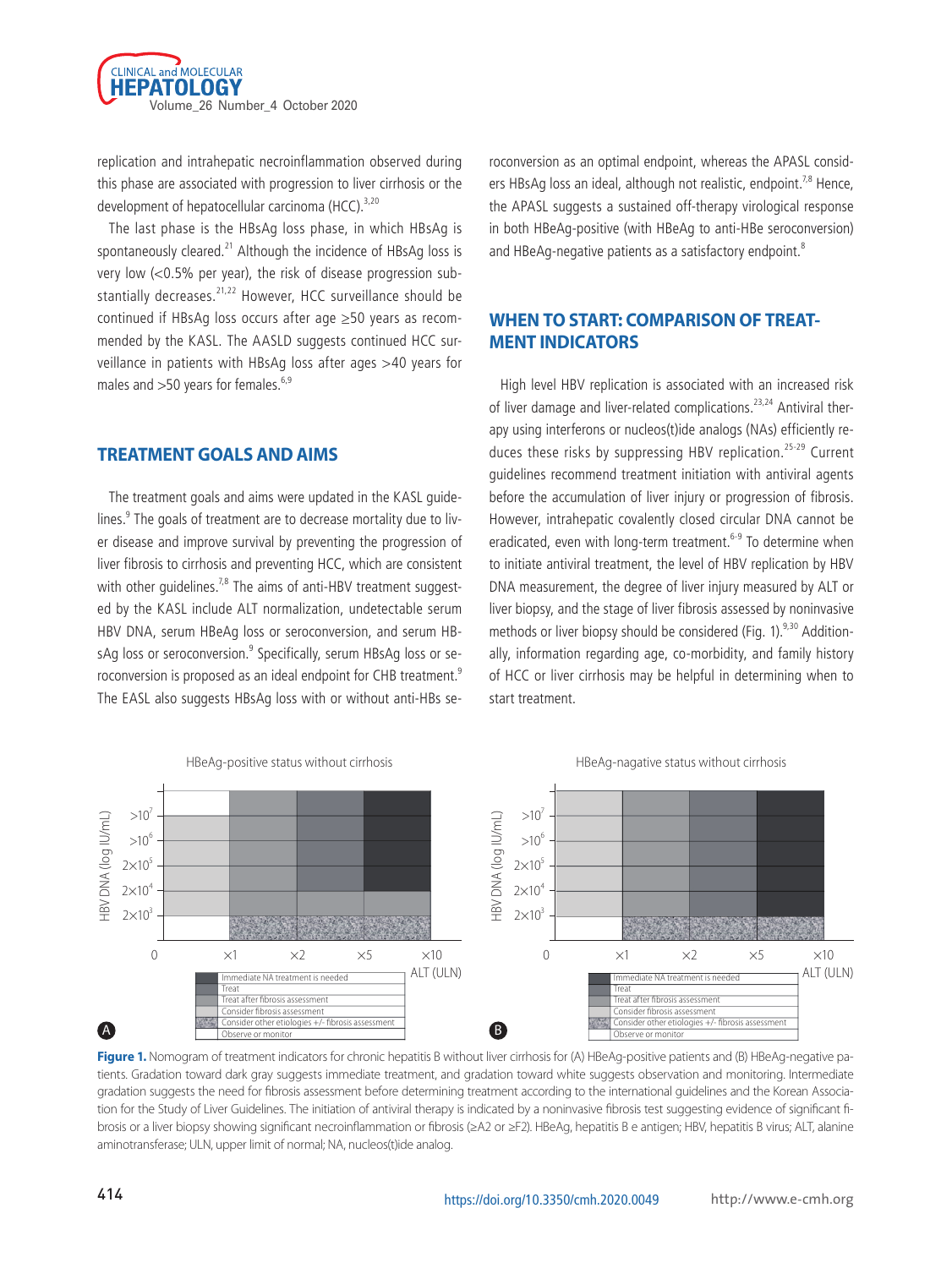|                                                        | <b>KASL</b>                                                                                                                                                                                                                                                                                                                                | <b>AASLD</b>                                                                                                                                                                                                          | <b>EASL</b>                                                                                                                                                                                                                                                                 | <b>APASL</b>                                                                                                                                                                                                                                                                                           |
|--------------------------------------------------------|--------------------------------------------------------------------------------------------------------------------------------------------------------------------------------------------------------------------------------------------------------------------------------------------------------------------------------------------|-----------------------------------------------------------------------------------------------------------------------------------------------------------------------------------------------------------------------|-----------------------------------------------------------------------------------------------------------------------------------------------------------------------------------------------------------------------------------------------------------------------------|--------------------------------------------------------------------------------------------------------------------------------------------------------------------------------------------------------------------------------------------------------------------------------------------------------|
| Immune<br>tolerant<br>CHB<br>1) Monitor<br>2) Consider | 1) Monitor patients with very<br>high HBV DNA $(\geq 10^7 \text{ IU/mL})$<br>and normal ALT (male <34<br>IU/mL, female <30 IU/mL)                                                                                                                                                                                                          | HBV DNA ( $\geq$ 10 <sup>6</sup> IU/mL) and<br>normal ALT (male <35<br>IU/mL, female <25 IU/mL)                                                                                                                       | 1) Monitor patients with high 1) Monitor patients with high<br>HBV DNA ( $\geq$ 10 <sup>7</sup> IU/mL) and<br>normal ALT (<40 IU/L)<br>if there are no signs of<br>chronic hepatitis                                                                                        | 1) Monitor patients with high<br>HBV DNA (e.g., $>2\times10^{6}-10^{7}$<br>IU/mL) and normal ALT (<40<br>IU/L) if age <30 years                                                                                                                                                                        |
|                                                        | 2) Liver biopsy to determine<br>treatment if there are risk<br>factors (age ≥30-40 years,<br>HBV DNA levels $<$ 10 <sup>7</sup> IU/mL,<br>noninvasive fibrosis tests<br>suggesting significant<br>hepatic fibrosis, or ALT is<br>approaching the ULN)                                                                                      | 2) Antiviral therapy is<br>suggested in selected<br>patients (age >40 years<br>with normal ALT and<br>elevated HBV DNA<br>[1,000,000 IU/mL], liver<br>biopsy showing significant<br>necroinflammation or<br>fibrosis) | 2) Antiviral therapy may be<br>indicated for patients >30<br>years of age, regardless<br>of the severity of liver<br>histological lesions<br>Patients with a family history<br>of HCC or cirrhosis and<br>extrahepatic manifestations Treat if ≥A2 or ≥F2<br>can be treated | 2) Liver biopsy if indicated<br>(age is >35 years or there<br>is a family history of HCC<br>or cirrhosis, noninvasive<br>tests suggest evidence<br>of significant fibrosis,<br>persistently elevated ALT)                                                                                              |
| Immune<br>active CHB<br>1) Treat<br>2), 3) Consider    | 1) Treat if HBV DNA ≥20,000<br>(for HBeAg-positive CHB) or<br>≥2,000 (for HBeAg-negative<br>CHB) IU/mL and serum ALT<br>$level \geq 2 \times ULN$                                                                                                                                                                                          | 1) Treat if elevated HBV DNA<br>(≥20,000 IU/mL for HBeAg-<br>positive or ≥2,000 IU/mL<br>for HBeAg-negative CHB)<br>and ALT ≥2× ULN or there<br>is evidence of significant<br>histological disease                    | 1) Treat if HBV DNA >20,000<br>IU/mL and ALT >2× ULN,<br>regardless of the degree of<br>fibrosis                                                                                                                                                                            | 1) Treat if HBV DNA >20,000<br>IU/mL for HBeAg-positive<br>or >2,000 IU/mL for HBeAg-<br>negative CHB and ALT levels<br>are elevated >2× ULN                                                                                                                                                           |
|                                                        | 2) Consider liver biopsy if ALT<br>is 1-2× ULN and treat if<br>there is moderate to severe<br>necroinflammation $(\geq A2)$<br>or significant fibrosis (≥F2)<br>3) In HBeAg-negative patients<br>with HBV DNA $\geq$ 2,000<br>IU/mL and normal ALT<br>levels, follow-up or liver<br>biopsy/noninvasive fibrosis<br>tests can be considered | 2) Consider the severity of<br>liver disease to determine<br>treatment for patients with<br>$ALT > 1-2 \times ULN$                                                                                                    | 2) Treat all patients with<br>HBeAg-positive or<br>-negative CHB, defined by<br>HBV DNA >2,000 IU/mL,<br>ALT>ULN (40 IU/L), and/<br>or at least moderate liver<br>necroinflammation or<br>fibrosis by biopsy                                                                | 2) Patients with high HBV DNA<br>levels (>20,000 IU/mL for<br>HBeAg-positive and >2,000<br>IU/mL for HBeAg-negative<br>CHB) but ALT <2× ULN<br>should depict a noninvasive<br>fibrosis assessment<br>Biopsy should be considered if<br>indicated*<br>Antiviral therapy is<br>recommended if ≥A2 or ≥F2 |
| Immune                                                 | 1) Monitor                                                                                                                                                                                                                                                                                                                                 | 1) Monitor                                                                                                                                                                                                            | 1) Monitor                                                                                                                                                                                                                                                                  | 1) Monitor                                                                                                                                                                                                                                                                                             |
| inactive<br>CHB<br>1) Monitor<br>2) Consider           |                                                                                                                                                                                                                                                                                                                                            |                                                                                                                                                                                                                       | 2) Patients with HBeAg-<br>negative chronic HBV<br>infection, family history<br>of HCC or cirrhosis, and<br>extrahepatic manifestations<br>can be treated even if<br>typical treatment<br>indications are not present                                                       | 2) HBeAg-negative patients<br>with HBV DNA <2,000 IU/mL,<br>should be evaluated for other<br>causes if ALT is elevated and<br>obtain a noninvasive fibrosis<br>assessment<br>Biopsy should be considered if<br>indicated*<br>Antiviral therapy is<br>recommended if ≥A2 or ≥F2                         |
| First-line<br>agents                                   | Entecavir, tenofovir DF,<br>tenofovir AF, besifovir,<br>peg-interferon                                                                                                                                                                                                                                                                     | Entecavir, tenofovir DF,<br>tenofovir AF,<br>peg-interferon                                                                                                                                                           | Entecavir, tenofovir DF,<br>tenofovir AF, peg-interferon                                                                                                                                                                                                                    | Entecavir, tenofovir DF,<br>peg-interferon                                                                                                                                                                                                                                                             |

**Table 3.** Comparison of treatment indicators for chronic hepatitis B

KASL, Korean Association for the Study of the Liver; AASLD, American Association for the Study of Liver Diseases; EASL, European Association for the Study of the Liver; APASL, Asian-Pacific Association for the Study of the Liver; CHB, chronic hepatitis B; HBV, hepatitis B virus; ALT, alanine aminotransferase; ULN, upper limit of normal; HCC, hepatocellular carcinoma; ≥A2, moderate to severe inflammation; ≥F2, significant fibrosis or more; HBeAg, hepatitis B e antigen; tenofovir DF, tenofovir disoproxil fumarate; tenofovir AF, tenofovir alafenamide fumarate; peg-interferon, pegylated interferon.

\*APASL recommends the consideration of liver biopsy if noninvasive tests suggest evidence of significant fibrosis, ALT becomes persistently elevated, age is >35 years, or there is a family history of HCC or cirrhosis.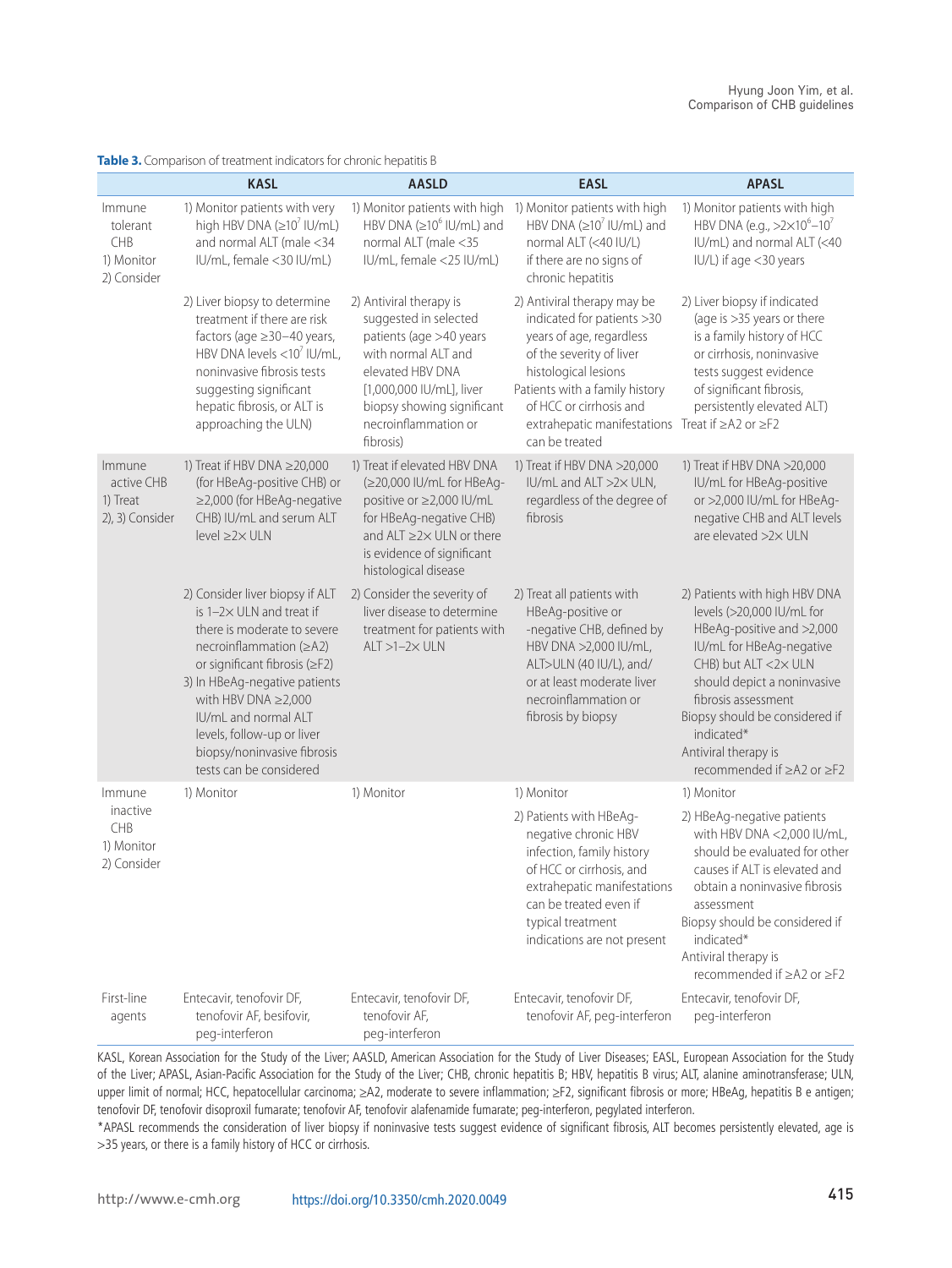

# **CHB, immune tolerant phase**

Previously, most practice guidelines did not recommend antiviral therapy for CHB patients in the immune tolerant phase (Table 3).<sup>17,31</sup> Recent data regarding the treatment of CHB patients in the immune tolerant phase suggest that the risk of progression to liver cirrhosis and HCC development could be reduced by antiviral therapy.<sup>13,32</sup> Therefore, patients needing treatment should be differentiated from truly immune tolerant CHB patients who do not require antiviral therapy. However, initiation of antiviral therapy for patients in the immune tolerant phase remains very controversial; $6-8$  further studies are needed to appropriately define the immune tolerant phase, as discussed above.

The KASL quidelines suggest liver biopsy if the patient is  $\geq 30-$ 40 years of age, the serum HBV DNA levels are  $<$ 10 $^7$  IU/mL, a noninvasive fibrosis test shows a range of significant hepatic fibrosis, or ALT is at the borderline of the ULN.<sup>9</sup> Biopsy findings of moderate to severe inflammation ( $\geq$ A2) or significant fibrosis (≥F2) are treatment indicators. Age cut-offs for the consideration of liver biopsy or treatment vary among the guidelines and are >40 years according to the AASLD, >30 years according to the EASL, and  $>35$  years according to the APASL.<sup>6-8</sup> The EASL specifically emphasizes the age; it recommends starting treatment regardless of the severity of histological liver lesions if a patient is  $>$ 30 years of age.<sup>7</sup> However, this recommendation requires further validation. In other cases, histological criteria should be used to determine when to initiate treatment; these values are the same among the quidelines ( $\geq$ A2 or  $\geq$ F2).<sup>6-9</sup>

#### **CHB, immune active phase**

Antiviral treatment during the immune active phase decreases the risk of liver cirrhosis, hepatic decompensation, and HCC.<sup>25-29</sup> Therefore, antiviral therapy is recommended for patients in this phase. The criteria for treatment differ slightly among the guidelines (Table 3). Regarding HBV DNA levels, the KASL, AASLD, and APASL suggest levels of ≥20,000 IU/mL for HBeAg-positive and ≥2,000 IU/mL for HBeAg-negative CHB as treatment indicators if ALT is elevated  $>2\times$  ULN.<sup>6-9</sup> If the ALT levels are 1-2 $\times$  ULN, liver biopsy or noninvasive fibrosis tests are necessary to determine whether treatment should be initiated.<sup>6-9</sup> The EASL recommends the treatment of patients with HBV DNA >20,000 IU/mL and ALT  $>2\times$  ULN, regardless of the degree of fibrosis, whereas all patients with HBV DNA >2,000 IU/mL and ALT >1× ULN require fibrosis assessment before treatment ( $\geq$ A2 or F2).<sup>7</sup> Previously, a

3–6 months monitoring period was recommended for HBeAgpositive immune active CHB patients expecting spontaneous HBeAg seroconversion.<sup>8,17</sup> However, this is currently not recommended by the KASL and international guidelines, with the exception of the APASL, owing to an increased risk of liver failure during the follow-up period.<sup>6-9,33</sup> Additionally, most quidelines recommend immediate antiviral therapy for patients with acute exacerbation, such as elevation of ALT to  $\geq$ 5-10 $\times$  ULN or signs of liver failure.<sup>6-9,34</sup>

On the contrary, for HBeAg-negative patients with elevated HBV DNA levels (≥2,000 IU/mL) and normal ALT levels, treatment may be delayed or considered after liver biopsy, because these patients are considered to be in a gray area or transitional zone.<sup>6-9</sup> The KASL, EASL, and APASL also recommend noninvasive fibrosis tests to assess these patients. $6,7,9$ 

#### **CHB, immune inactive phase**

The KASL suggested that the immune inactive phase, which features low HBV DNA levels (<2,000 IU/mL) and normal ALT, is not an indicator for antiviral therapy.<sup>9</sup> However, the EASL and APASL recommend considering treatment if there is a family history of HCC or liver cirrhosis or significant histological findings upon liver biopsy.<sup>7,8</sup> Considering that HBsAg loss is an ideal endpoint for therapy, treatment of CHB in this phase may facilitate HBsAg clearance;<sup>35</sup> thus, the treatment strategy could be changed in the future.

# **Compensated liver cirrhosis**

Most guidelines recommend treating compensated liver cirrhosis if the HBV DNA level is ≥2,000 IU/mL, regardless of the ALT level.6-9 Furthermore, even patients with detectable but low HBV DNA ( $<$ 2,000 IU/mL) should be considered for treatment (Table 4). $6-9$ This approach is supported by recent data regarding the decrease in liver-related events induced by NA therapy in cirrhotic patients with low level viremia.<sup>36</sup>

#### **Decompensated liver cirrhosis**

Antiviral therapy should be initiated regardless of the ALT level if serum HBV DNA is detected in patients with decompensated liver cirrhosis.<sup>6-9</sup> Preferably, all HBsAg-positive decompensated cirrhosis patients should receive antiviral therapy, even if HBV DNA is not detected. However, the benefits of NAs for HBV DNA-unde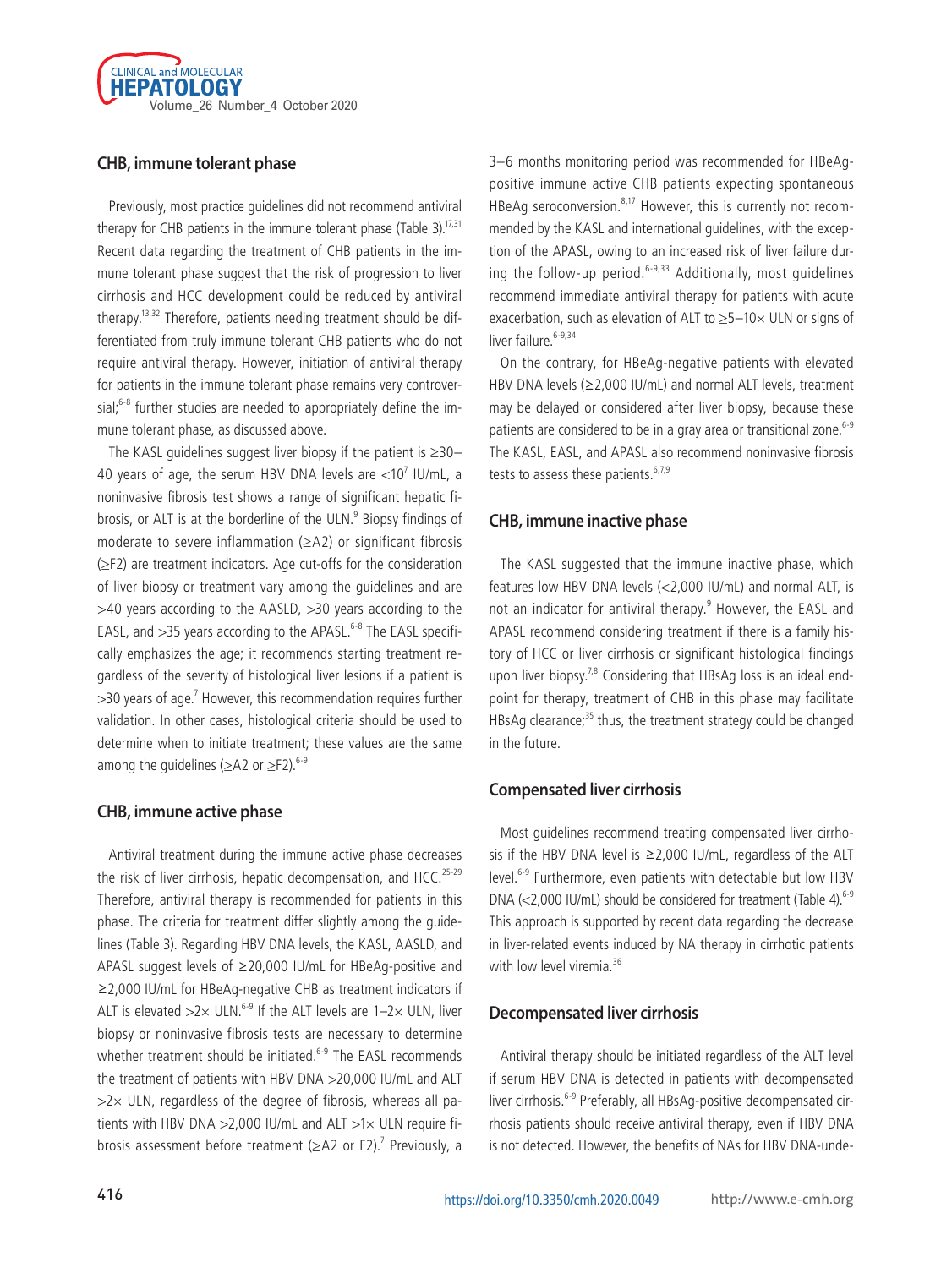tected patients require further studies. Liver transplantation should also be considered (Table 4).<sup>8</sup>

# **WHAT TO CHOOSE: SELECTION OF ANTIVIRAL AGENTS**

#### **Pegylated interferon**

Interferons and oral NAs represent the currently available antiviral agents.<sup>5-9,37</sup> Among interferons, pegylated interferon (peg-interferon) replaced conventional interferon owing to its onceweekly dosing and improved efficacy.<sup>37,38</sup> However, various adverse events and the inconvenience associated with the injection of peg-interferon have limited its use despite its unique immune-modulatory actions.37-39 Nonetheless, peg-interferon should be considered for a finite duration of treatment achievable by the immune-mediated control of HBV, leading to sustained off-treatment responses.<sup>37-39</sup> Peg-interferon is not preferred in patients with liver cirrhosis due to safety concerns and is contraindicated for decompensated cirrhosis patients by all international guide- $\text{lines}^{6-9}$ 

#### **NAs**

Contrary to interferons, NAs are directly acting antiviral agents that inhibit HBV replication and have no fixed treatment duration.<sup>6-9</sup> NAs are now widely used for CHB treatment owing to their low incidence of adverse effects as well as convenience. Antiviral resistance was a major drawback of first-generation NAs (lamivudine and adefovir). Resistance was very rare in second-generation NAs (entecavir and tenofovir disoproxil fumarate [tenofovir DF]).<sup>40-42</sup> Additionally, newer generation drugs (besifovir dipivoxil maleate [besifovir] and tenofovir alafenamide fumarate [tenofovir AF]) have alleviated the safety concerns associated with tenofovir DF (renal and bone toxicity), while maintaining a high genetic barrier

**Table 4.** Comparison of treatment indicators for patients with liver cirrhosis

|                                                           | <b>KASL</b>                                                                                                             | <b>AASLD</b>                                                                                                          | <b>EASL</b>                                                                                                                            | <b>APASL</b>                                                                                                                                     |
|-----------------------------------------------------------|-------------------------------------------------------------------------------------------------------------------------|-----------------------------------------------------------------------------------------------------------------------|----------------------------------------------------------------------------------------------------------------------------------------|--------------------------------------------------------------------------------------------------------------------------------------------------|
| Compensated<br>cirrhosis<br>1) Treat<br>2) Consider       | 1) Treat if HBV DNA level is<br>$\geq$ 2,000 IU/mL, regardless<br>of the ALT level                                      | 1) Treat if HBV DNA is<br>>2,000 IU/mL, regardless<br>of the ALT level                                                | 1) Treat for any detectable<br>HBV DNA, regardless of<br>the ALT levels, in patients<br>with compensated or<br>decompensated cirrhosis | 1) Treat if HBV DNA is >2,000<br>IU/mL, even if the ALT levels<br>are normal                                                                     |
|                                                           | 2) Treatment can be<br>considered if HBV DNA<br>is detectable but low<br>(<2,000 IU/mL), regardless<br>of the ALT level | 2) Treat patients with<br>low level viremia (HBV<br>DNA <2,000 IU/mL),<br>regardless of the ALT<br>level              |                                                                                                                                        | 2) Treatment can be considered<br>irrespective of HBV DNA and<br>AIT levels                                                                      |
| Decompensated<br>cirrhosis<br>1) Treat<br>2), 3) Consider | 1) Treat with a NA if serum<br>HBV DNA is detected,<br>regardless of the ALT level                                      | 1) Treat with antiviral<br>therapy indefinitely,<br>regardless of the HBV<br>DNA level, HBeAg, or<br><b>ALT</b> level | 1) Immediately treat with a<br>NA with high barrier to<br>resistance, irrespective of<br>the HBV replication level                     | 1) Immediately treat with a NA<br>for patients with detectable<br><b>HBV DNA</b>                                                                 |
|                                                           | 2) Consider liver<br>transplantation                                                                                    | 2) Consider liver<br>transplantation                                                                                  | 2) Assess for the possibility<br>of liver transplantation                                                                              | 2) Consider treatment for<br>all patients with hepatic<br>decompensation, irrespective<br>of HBV DNA levels<br>3) Consider liver transplantation |
| First-line agents*                                        | Entecavir, tenofovir DF,<br>tenofovir AF, <sup>†</sup> besifovir <sup>†</sup>                                           | Entecavir, tenofovir DF,<br>tenofovir AF <sup>+</sup>                                                                 | Entecavir, tenofovir DF,<br>tenofovir AF <sup>†</sup>                                                                                  | Entecavir, tenofovir DF                                                                                                                          |

KASL, Korean Association for the Study of the Liver; APASL, Asian-Pacific Association for the Study of the Liver; HBV, hepatitis B virus; ALT, alanine aminotransferase; NA, nucleos(t)ide analog; HBeAg, hepatitis B e antigen; tenofovir DF, tenofovir disoproxil fumarate; tenofovir AF, tenofovir alafenamide fumarate.

\*Peg-interferon can only be used, with caution, for compensated cirrhosis, but may not be preferred owing to safety concerns. † Insufficient data for decompensated cirrhosis.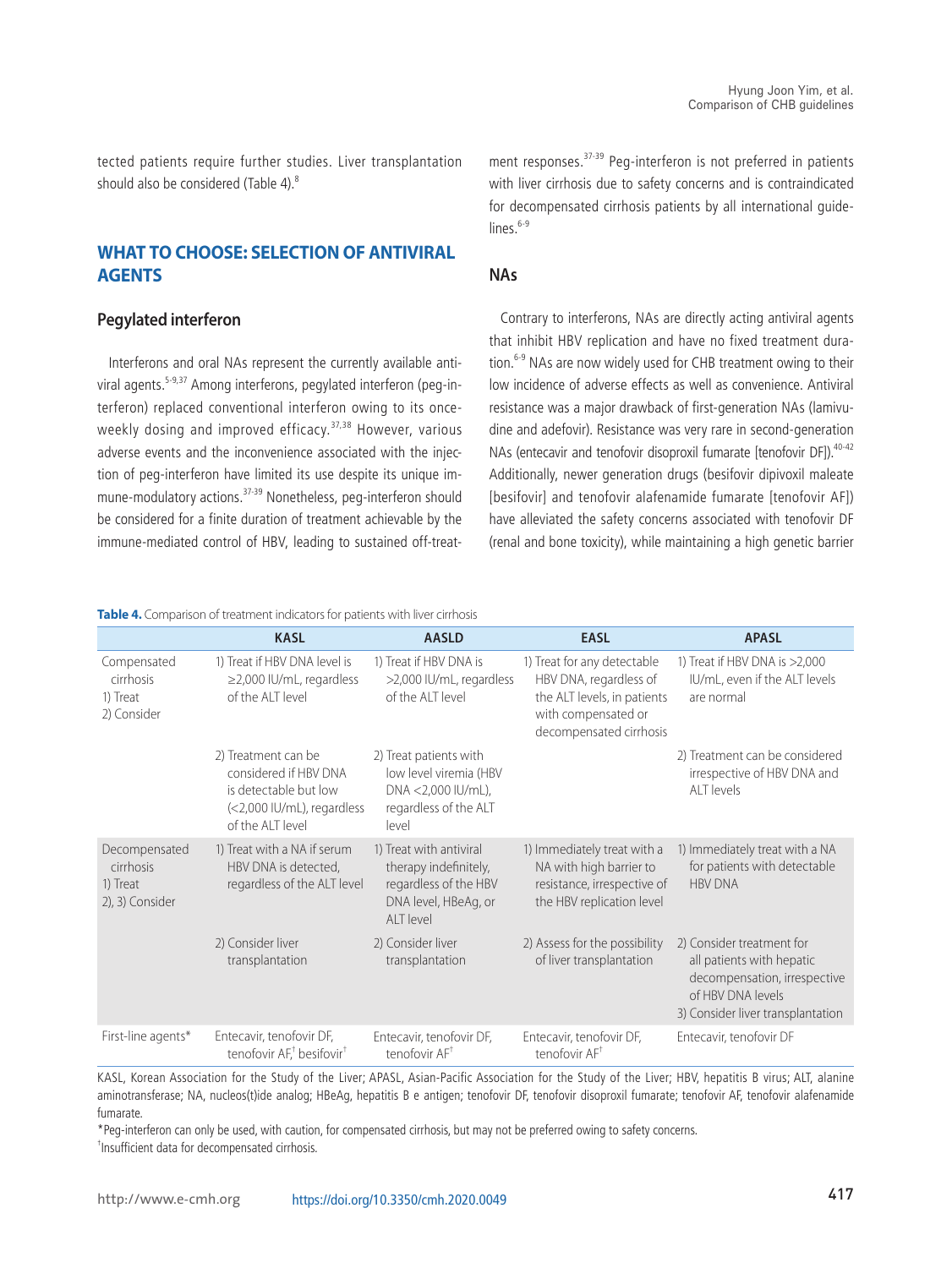

to resistance.<sup>43-45</sup> Therefore, the KASL recommends NAs with a high genetic barrier to resistance, including entecavir, tenofovir DF, tenofovir AF, and besifovir, rather than those with a low genetic barrier to resistance (lamivudine, telbivudine, clevudine, and adefovir) as first-line agents for CHB treatment.<sup>9</sup>

Lamivudine and adefovir have been used for extended periods but are no longer recommended given their low potency and high incidence of resistance.<sup>42,46</sup> Telbivudine and clevudine are comparable to entecavir in their antiviral potency but are currently not recommended owing to the frequent development of antiviral resistance and serious muscle-related problems.<sup>42,46-49</sup>

Entecavir and tenofovir DF have been the preferred antiviral agents for more than a decade since their approval for CHB treatment. Recently, these drugs were compared in terms of long-term treatment outcomes, especially for the prevention of HCC. $50-53$  The initial report using data from the Korean National Health Insurance Service database suggested that tenofovir DF was associated with a significantly lower risk of HCC compared to entecavir.<sup>50</sup> However, subsequent reports using multicenter academic teaching hospital data were contradictory and found no difference between the two therapies regarding the incidence of HCC, allcause mortality, and liver transplantation, even after a thorough adjustment of baseline characteristics.<sup>51,52</sup> The issue remains contentious and requires further longer term and larger scale studies with the appropriate adjustment of possible biases to reach a consensus.53

Currently, generic and less expensive forms of entecavir and tenofovir (tenofovir disoproxil or tenofovir fumarate aspartate) are available in Korea and other countries, which can improve the cost-effectiveness of antiviral treatment.<sup>54,55</sup> Unfortunately, there is limited clinical data on the antiviral efficacy of generic antiviral drugs for CHB.<sup>55</sup>

Tenofovir AF is a nucleotide reverse transcriptase inhibitor and a novel prodrug of tenofovir. It has greater plasma stability than tenofovir DF and efficiently delivers the active form of tenofovir to hepatocytes at a lower dose.<sup>44,45</sup> In phase 3 clinical trials, tenofovir AF was found to be as effective as tenofovir DF and induced significantly smaller decreases in the estimated glomerular filtration rate and spine/hip bone density than tenofovir DF after up to 96 weeks of treatment.<sup>44,45</sup>

Besifovir is an acyclic nucleotide phosphonate developed in Korea that was approved by the Ministry of Food and Drug Safety in 2017.<sup>43</sup> However, it is still not available outside Korea. The KASL guidelines are the first to include besifovir as one of the initial choices for CHB treatment.<sup>9</sup> The advantage of besifovir over tenofovir DF has been well described.<sup>43</sup> Briefly, in phase 3 randomized controlled trials, besifovir was comparable to tenofovir DF in terms of antiviral efficacy after 48 weeks of treatment. Additionally, the renal and bone safety profiles of besifovir were superior to those of tenofovir DF. The estimated glomerular filtration rate and hip/ spine bone mineral density were significantly higher in the besifovir group than in the tenofovir DF group.<sup>43</sup> After 48 weeks, all patients were rolled over into an open-label extensional study where everyone received besifovir. In patients who switched from tenofovir DF to besifovir, the estimated glomerular filtration rate and hip/spine bone mineral density improved to baseline levels at 96 weeks.<sup>43</sup>

Currently, there is limited data regarding the use of besifovir or tenofovir AF in patients with decompensated liver cirrhosis or HCC. However, there seems to be no reason not to use these drugs. In the future, more data regarding besifovir and tenofovir AF will be available for CHB patients in various situations. The AASLD and EASL recommend entecavir, tenofovir DF, and tenofovir AF monotherapy as the preferred regimens for the treatment of CHB and liver cirrhosis patients. The APASL only recommends entecavir and tenofovir DF, likely owing to the limited data available at the time of its publication in 2016.<sup>6-8</sup>

No guidelines recommend a combination of peg-interferon and NA or a combination of NAs as initial therapy due to their limited benefits.6-9

# **WHEN TO CHANGE: TREATMENT MODIFICA-TIONS**

#### **Partial virological responses (PVR)**

Although the antiviral efficacy of drugs has remarkably improved, patients with very high HBV DNA levels may show PVR featuring a decreased but still detectable level of HBV DNA after at least 48 weeks of continued treatment with high genetic barrier drugs. Other causes of PVR include decreased susceptibility owing to previous drug exposure, decreased medication compliance, and altered drug metabolism. The clinical significance of low level viremia due to PVR is unclear although an increased risk of liver-related complications was found in patients with advanced liver diseases.<sup>36,56</sup>

There are slightly different definitions of PVR. They are summarized in Table 5. Briefly, the KASL defines PVR at different time points based on the genetic barrier of the drugs, at 48 weeks of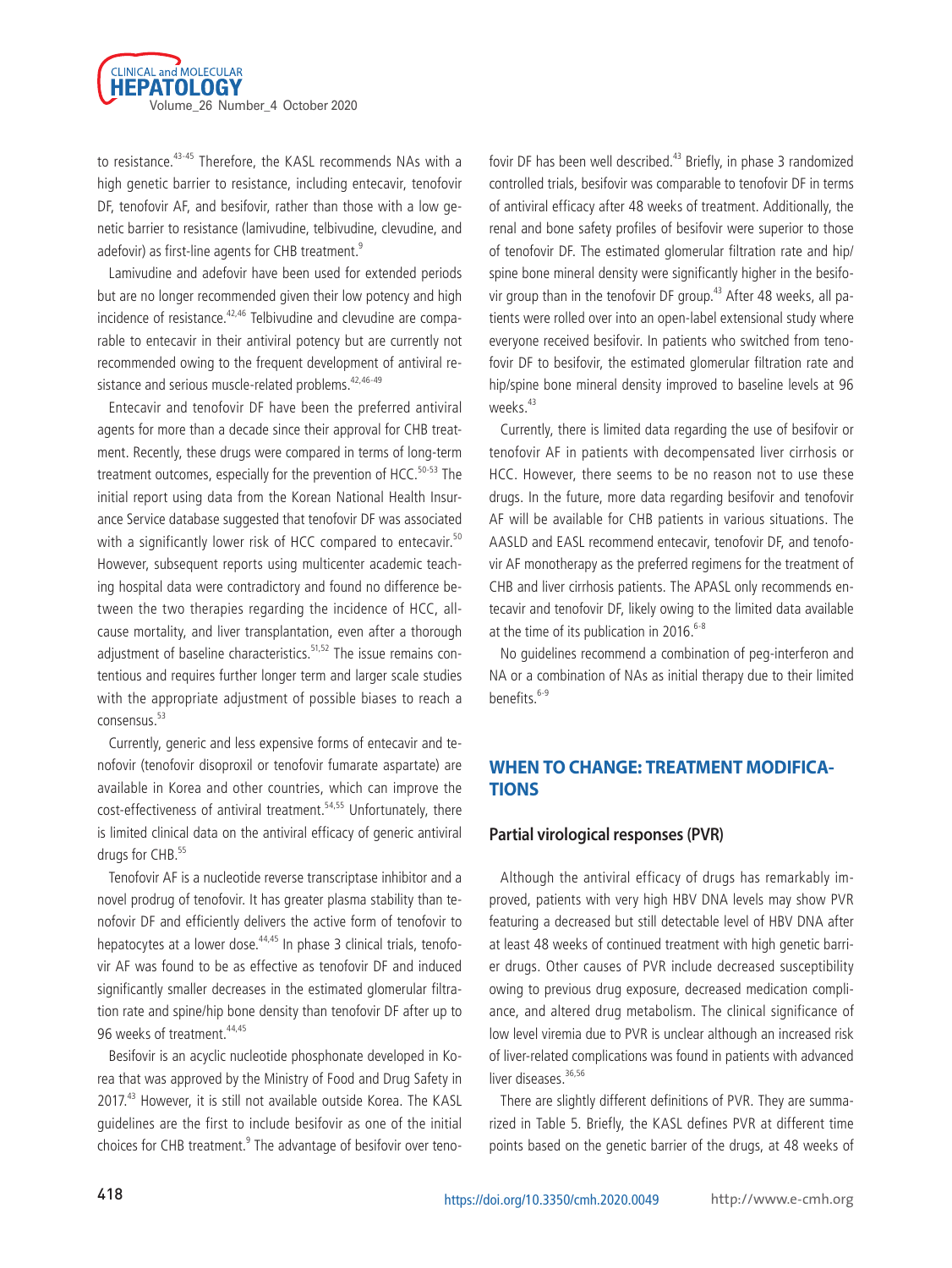therapy for high genetic barrier drugs and at 24 weeks for low genetic barrier drugs.<sup>9</sup> The APASL defines PVR as detectable HBV DNA at 24 weeks of therapy, whereas the EASL and AASLD define PVR or persistent viremia at 48 weeks and 96 weeks of entecavir or tenofovir treatment, respectively.<sup>6-8</sup>

Modification of therapy may be considered for PVR, especially when using low genetic barrier drugs (Table 5). However, the recommendations for managing PVR during entecavir or tenofovir DF therapy are not consistent across the guidelines (Table 5). All guidelines indicate that high genetic barrier drugs can be continued, with the possibility of switching to another high genetic barrier drug (KASL, EASL) or add-on (EASL), especially in patients with advanced liver diseases.<sup>6-9</sup> The AASLD argues that there is insufficient comparative evidence to advocate the addition of a second drug or switching to another drug. However, a recent randomized controlled trial compared switching to tenofovir DF with continuation of entecavir for the treatment of CHB with PVR and observed a better virological outcome upon switching to tenofovir DF.<sup>57</sup> Hence, the KASL recommends switching to tenofovir DF for patients with entecavir PVR.<sup>9</sup>

#### **Antiviral resistance**

Although antiviral resistance is uncommon in previously treatment-naïve patients receiving high genetic barrier drugs, entecavir resistance was found in 1–3% of patients, and variants resistant to tenofovir DF have been identified.<sup>40,42,58,59</sup> Entecavir resistance rates increase up to 50% in the fifth year in treatment-experienced or refractory patients.<sup>40,42</sup> Adefovir monotherapy also has a high risk of resistance in patients with lamivudine resistance with up to 25% resistance at two years of treatment, leading to multidrug resistance. $60,61$  The collective findings highlight the importance of paying attention to patients' adherence to medication; antiviral resistance testing should be performed in case of virological breakthrough.<sup>42</sup>

After antiviral resistance is confirmed, it is assumed that one of two strategies can be applied: switching to another class of antiviral monotherapy with a high genetic barrier to resistance or adding a second antiviral drug that lacks cross-resistance (Table 6). The recent KASL guidelines recommend that patients with resistance to L-nucleoside analogs (lamivudine and telbivudine) be

|                                                                                                  | <b>KASL</b>                                                                                                                                                             | <b>AASLD</b>                                                                                                                                                          | <b>EASL</b>                                                                                                                                                   | <b>APASL</b>                                                                                                                       |
|--------------------------------------------------------------------------------------------------|-------------------------------------------------------------------------------------------------------------------------------------------------------------------------|-----------------------------------------------------------------------------------------------------------------------------------------------------------------------|---------------------------------------------------------------------------------------------------------------------------------------------------------------|------------------------------------------------------------------------------------------------------------------------------------|
| Definition                                                                                       | A decreased but detectable<br>level of HBV DNA after at<br>least 48 weeks of therapy<br>using high genetic barrier<br>drugs (24 weeks for low<br>genetic barrier drugs) | Persistent viremia is defined<br>as a plateau in the decline<br>of HBV DNA and/or failure<br>to achieve an undetectable<br>HBV DNA level after 96<br>weeks of therapy | A decrease in HBV DNA<br>level of more than<br>1 log <sub>10</sub> IU/mL but<br><b>HBV DNA remains</b><br>detectable after at least<br>12 months of therapy   | Reduction of serum HBV<br>DNA level >1 log IU/mL<br>but still detectable at<br>24 weeks of therapy                                 |
| PVR to low genetic barrier<br>(e.g., lamivudine or<br>telbivudine)<br>1) Switch                  | 1) Switch: switching to NAs<br>with high genetic barriers<br>and no cross-resistance is<br>recommended                                                                  |                                                                                                                                                                       |                                                                                                                                                               | 1) Switch: treatment can<br>be modified                                                                                            |
| PVR to high genetic<br>barrier (e.g., entecavir or<br>tenofovir)<br>1) Continue<br>2) Switch/add | 1) Continue: treatment can<br>be continued                                                                                                                              | 1) Continue: patients with<br>persistent low level viremia<br>(HBV DNA <2,000 IU/mL)<br>on entecavir or tenofovir<br>may continue treatment                           | 1) Continue: patients<br>with declining serum<br>HBV DNA levels may<br>continue treatment<br>with the same agent                                              | 1) Continue: for patients<br>with detectable HBV<br>DNA after 24 weeks,<br>continuation of the<br>same treatment is<br>recommended |
|                                                                                                  | 2) Switch: switching<br>to tenofovir is<br>recommended in the<br>case of partial virological<br>response to entecavir                                                   |                                                                                                                                                                       | 2) Switch or add: in<br>cases where HBV<br>DNA levels plateau, a<br>switch to another drug<br>or a combination of<br>entecavir/tenofovir can<br>be considered |                                                                                                                                    |

**Table 5.** Comparison of partial virological response management during chronic hepatitis B treatment

KASL, Korean Association for the Study of the Liver; AASLD, American Association for the Study of Liver Diseases; EASL, European Association for the Study of the Liver; APASL, Asian-Pacific Association for the Study of the Liver; HBV, hepatitis B virus; PVR, partial virological responses; NA, nucleos(t)ide analog.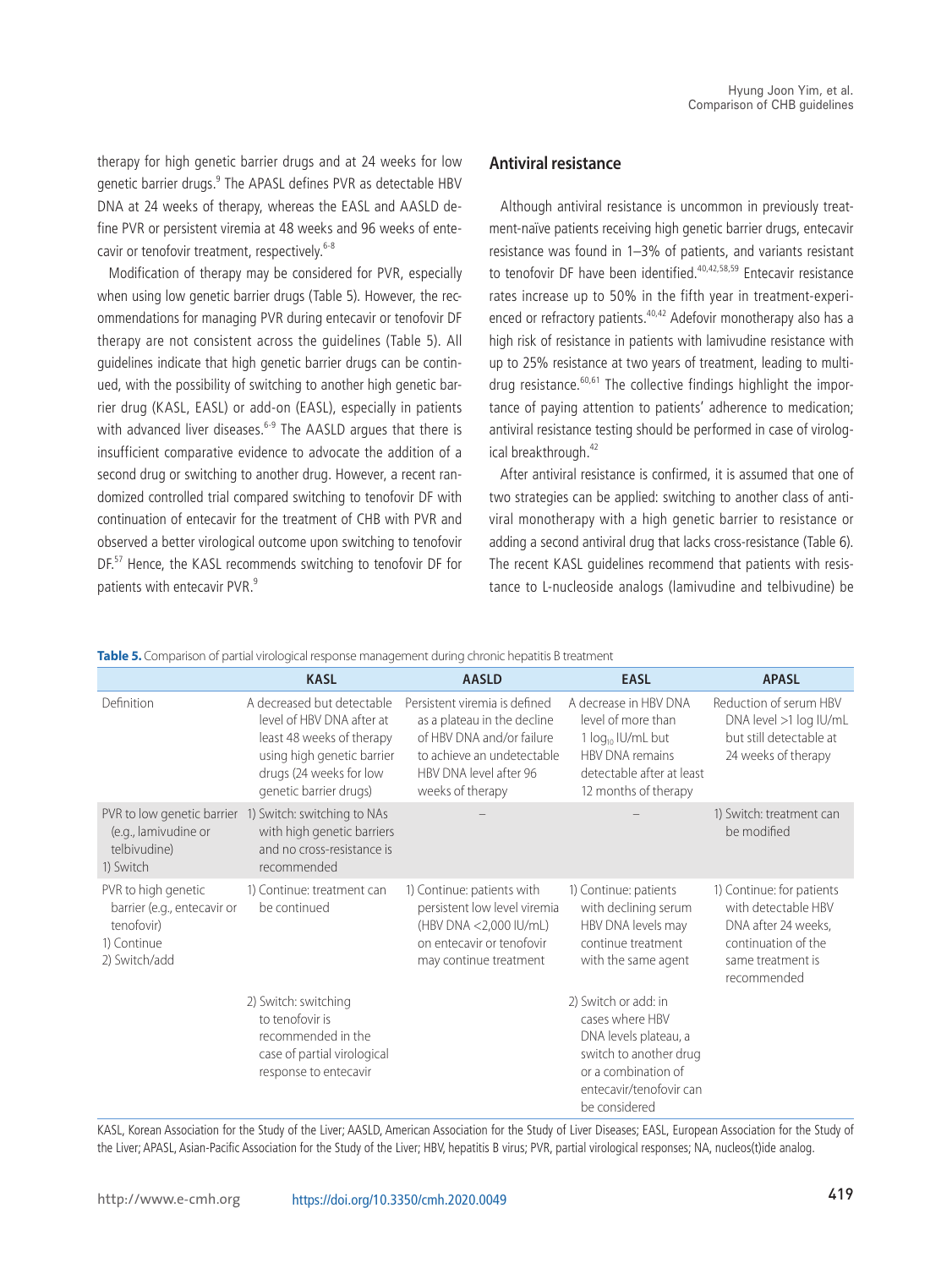

switched to tenofovir DF/AF.<sup>9</sup> For adefovir or entecavir resistance, switching to tenofovir DF/AF monotherapy or a combination of tenofovir DF/AF and entecavir is recommended. For multidrug resistance, switching to a combination of tenofovir DF/AF and entecavir or tenofovir DF/AF monotherapy is recommended.<sup>9</sup> Similar recommendations were provided by the AASLD, EASL, and APASL favoring tenofovir DF/AF monotherapy, except in cases of multidrug resistance.<sup>6-8</sup> However, considering recent reports of the long-term efficacy of tenofovir DF for multidrug resistance, tenofovir DF/AF monotherapy could also be a safe option.<sup>62,63</sup>

There are insufficient data regarding tenofovir resistance, although guidelines recommend adding or switching to entecavir. In these cases, it is likely that new antiviral agents other than NAs, such as capsid assembly inhibitors, may be needed.<sup>58</sup>

# effects associated with NA therapy include lactic acidosis (entecavir, tenofovir DF, adefovir, lamivudine, and telbivudine), nephropathy, osteomalacia, Fanconi syndrome (tenofovir DF and adefovir), increasing low-density lipoprotein cholesterol (tenofovir AF), carnitine depletion (besifovir), pancreatitis (lamivudine), peripheral neuropathy, creatinine kinase elevation, and myopathy (telbivudine and clevudine).<sup>9</sup> When NA-related adverse effects are suspected, it is essential to confirm the diagnosis. In cases of serious complications, immediate cessation of the drug or switching to another drug should be considered. For example, switching to entecavir or tenofovir DF is a reasonable option for clevudine- or telbivudine-associated myopathy.  $48,49,64$

er, all drugs may have side effects. Clinically significant adverse

Among the high genetic barrier drugs preferred as first-line agents for CHB treatment, tenofovir DF has an increased risk of renal and bone toxicity.<sup>65</sup> The KASL recommends substituting tenofovir DF with entecavir, tenofovir AF, or besifovir in such patients based on previous treatment history.<sup>9</sup> The AASLD and EASL

# **Adverse effects**

NAs are relatively safe drugs, even with long-term use. Howev-

|                                                       | <b>KASL*</b>                                  | AASLD <sup>*</sup>                            | <b>EASL</b>                                                                                                        | <b>APASL</b>                                              |
|-------------------------------------------------------|-----------------------------------------------|-----------------------------------------------|--------------------------------------------------------------------------------------------------------------------|-----------------------------------------------------------|
| Lamivudine/telbivudine<br>resistance<br>1) Switch     | 1) Switch to tenofovir<br>(TDF or TAF)        | 1) Switch to tenofovir<br>(TDF or TAF)        | 1) Switch to tenofovir<br>(TDF or TAF)                                                                             | 1) Switch to TDF                                          |
| Entecavir resistance<br>1) Switch                     | 1) Switch to tenofovir<br>(TDF or TAF)        | 1) Switch to tenofovir<br>(TDF or TAF)        | 1) Switch to tenofovir<br>(TDF or TAF)                                                                             | 1) Switch to TDF                                          |
| 2) Combine                                            | 2) Combine with tenofovir<br>(TDF or TAF)     |                                               |                                                                                                                    |                                                           |
| Adefovir resistance<br>1) Switch<br>2) Switch/combine | 1) Switch to tenofovir<br>(TDF or TAF)        | 1) Switch to ETV or<br>tenofovir (TDF or TAF) | 1) Switch to ETV or<br>tenofovir (TDF or TAF)<br>(LAM-naïve)                                                       | 1) Switch to either ETV<br>or TDF (no LAM-<br>resistance) |
|                                                       | 2) Combine ETV plus<br>tenofovir (TDF or TAF) |                                               | 2) Switch to tenofovir (TDF<br>or TAF) (LAM-resistance)<br>If HBV DNA plateaus:<br>combine FTV or switch<br>to ETV | 2) Switch to TDF<br>monotherapy (LAM-<br>resistance)      |
| Tenofovir resistance<br>1) Combine/switch             | 1) Combine with ETV                           | 1) Switch to ETV                              | 1) Switch to ETV (LAM-<br>naïve)                                                                                   |                                                           |
| 2) Combine                                            |                                               |                                               | 2) Combine with ETV<br>(LAM-resistance)                                                                            |                                                           |
| Multidrug resistance<br>1) Combine                    | 1) Combine ETV and<br>tenofovir (TDF or TAF)  | 1) Combine ETV and<br>tenofovir (TDF or TAF)  | 1) Combine ETV and<br>tenofovir (TDF or TAF)                                                                       | 1) Combine ETV and TDF                                    |
| 2) Switch                                             | 2) Switch to tenofovir<br>(TDF or TAF)        |                                               |                                                                                                                    |                                                           |

**Table 6.** Comparison of antiviral resistance management during chronic hepatitis B treatment

KASL, Korean Association for the Study of the Liver; AASLD, American Association for the Study of Liver Diseases; EASL, European Association for the Study of the Liver; APASL, Asian-Pacific Association for the Study of the Liver; TDF, tenofovir disoproxil fumarate; TAF, tenofovir alafenamide fumarate; LAM, lamivudine; HBV, hepatitis B virus; ETV, entecavir.

\*Preferred treatment was suggested.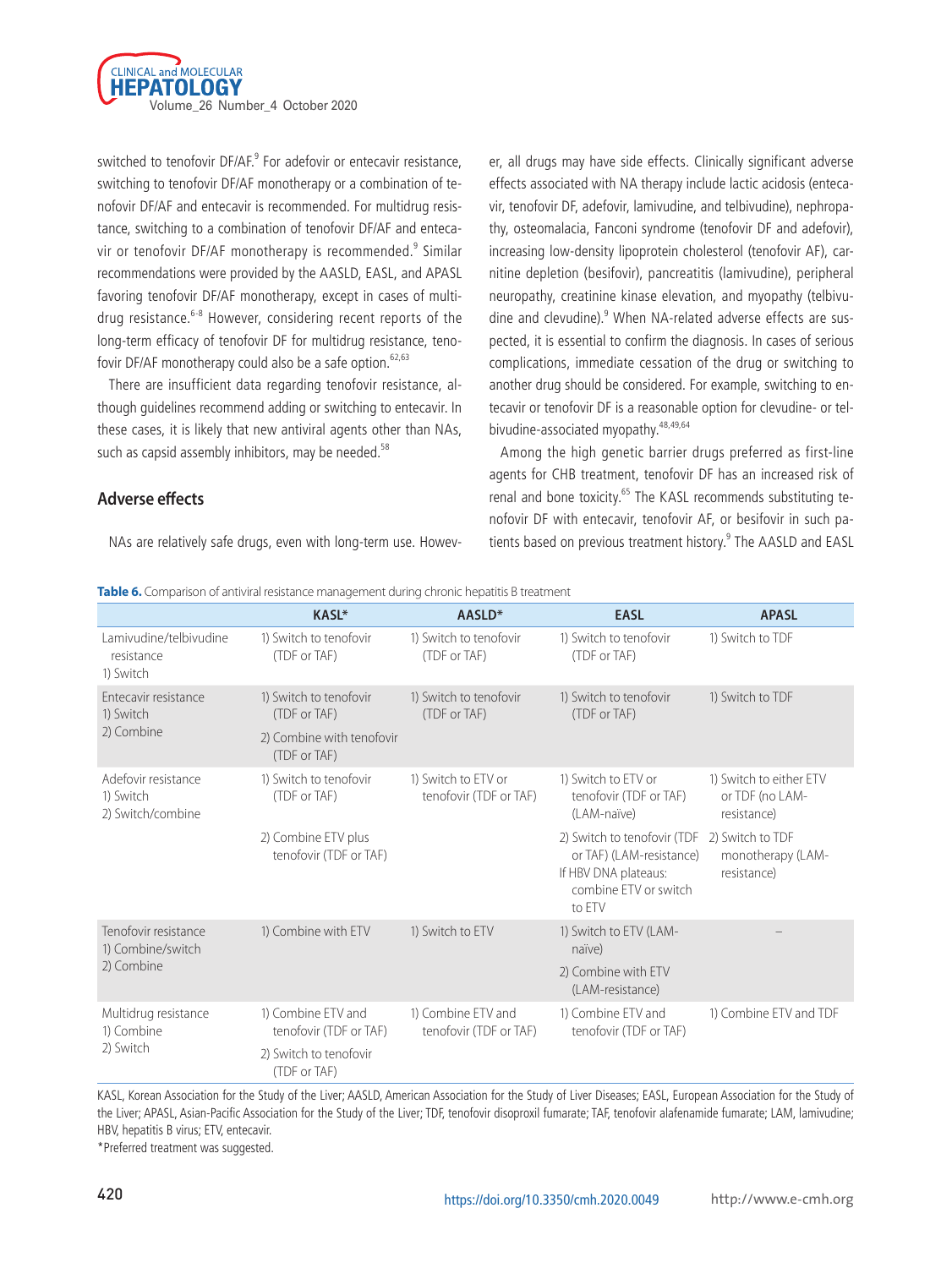also recommend that patients using tenofovir DF who are at risk of developing and/or have underlying renal dysfunction or metabolic bone disease consider switching to entecavir or tenofovir AF, depending on their previous lamivudine exposure. $6,7$  For lamivudine or other NA-experienced or refractory patients, tenofovir AF is preferred to entecavir.

# **WHEN TO STOP: TREATMENT CESSATION**

The standard duration of peg-interferon therapy is 48 weeks for HBeAg-positive or -negative CHB.<sup>38,66</sup> Thus, it would be acceptable to stop treatment after the planned schedule is completed. Extending the treatment duration may be more effective for HBeAg-negative CHB<sup>67,68</sup> but cannot be routinely recommended (Table 7).

There is no predefined duration for NA therapy. As such, stopping NAs before achieving the ultimate goal of antiviral therapy, which is the improvement of survival by the prevention of liver disease progression and HCC development, $7-9$  may lead to the loss of treatment benefits and risk clinical exacerbations. Therefore, appropriate biomarkers are needed for proper decision making regarding cessation of NA therapy.

#### **HBeAg-positive CHB**

Previously, HBeAg loss or seroconversion was considered an indication to stop therapy in HBeAg-positive CHB.<sup>17,69</sup> Cessation of

#### **Table 7.** Comparison of cessation criteria for chronic hepatitis B treatment

|                          | <b>KASL</b>                                                                                                                | <b>AASLD</b>                                                                            | <b>EASL</b>                                                                                                                  | <b>APASL</b>                                                                                            |
|--------------------------|----------------------------------------------------------------------------------------------------------------------------|-----------------------------------------------------------------------------------------|------------------------------------------------------------------------------------------------------------------------------|---------------------------------------------------------------------------------------------------------|
| <b>NAs</b>               |                                                                                                                            |                                                                                         |                                                                                                                              |                                                                                                         |
| HBeAg-<br>postive<br>CHB | 1) HBsAg loss                                                                                                              | 1) HBeAg seroconversion<br>with 12 months<br>consolidation plus<br>undetectable HBV DNA | 1) HBsAg loss with/without<br>anti-HB seroconversion                                                                         | 1) HBeAg seroconversion with<br>12 months consolidation<br>(preferably 3 years)                         |
|                          | 2) HBeAq loss/seroconversion 2) Alternatively, treat until<br>with 12 months<br>consolidation plus<br>undetectable HBV DNA | HBsAg is lost                                                                           | 2) HBeAg seroconversion<br>with 12 months<br>consolidation plus<br>undetectable HBV DNA                                      | 2) HBsAg loss or seroconversion                                                                         |
| HBeAg-<br>negative       | 1) HBsAg loss                                                                                                              | 1) Indefinite                                                                           | 1) HBsAg loss with/without<br>seroconversion                                                                                 | 1) HBsAg loss or seroconversion                                                                         |
| <b>CHB</b>               |                                                                                                                            | HBsAg loss                                                                              | 2) May be considered after 2) May be considered after<br>long-term (≥3 years)<br>virological suppression<br>after NA therapy | 2) Undetectable HBV DNA for<br>at least 2 years on 3 separate<br>occasions each 6 months apart          |
| Liver cirrhosis          | 1) Long-term treatment for<br>compensated cirrhosis                                                                        | 1) Indefinite (may be<br>considered after HBsAg<br>$ OSS\rangle$                        | 1) Indefinite                                                                                                                | 1) NA therapy should be continued<br>for life in compensated and<br>decompensated cirrhotic<br>patients |
|                          | 2) Indefinite for<br>decompensated cirrhosis                                                                               |                                                                                         |                                                                                                                              |                                                                                                         |
| Peg-Interferon           |                                                                                                                            |                                                                                         |                                                                                                                              |                                                                                                         |
| $HBeAg (+)$              | 48 weeks                                                                                                                   | 48 weeks                                                                                | 48 weeks                                                                                                                     | 48 weeks                                                                                                |
| HBeAg(-)                 | 48 weeks                                                                                                                   | 48 weeks                                                                                | 1) 48 weeks                                                                                                                  | 48 weeks                                                                                                |
|                          |                                                                                                                            |                                                                                         | 2) Extending treatment<br>beyond 48 weeks may be<br>beneficial                                                               |                                                                                                         |

1) Preferred, 2) alternative.

KASL, Korean Association for the Study of the Liver; AASLD, American Association for the Study of Liver Diseases; EASL, European Association for the Study of the Liver; APASL, Asian-Pacific Association for the Study of the Liver; NA, nucleos(t)ide analog; HBeAg, hepatitis B e antigen; CHB, chronic hepatitis B; HBV, hepatitis B virus; HBsAg, hepatitis B surface antigen; peg-interferon, pegylated interferon.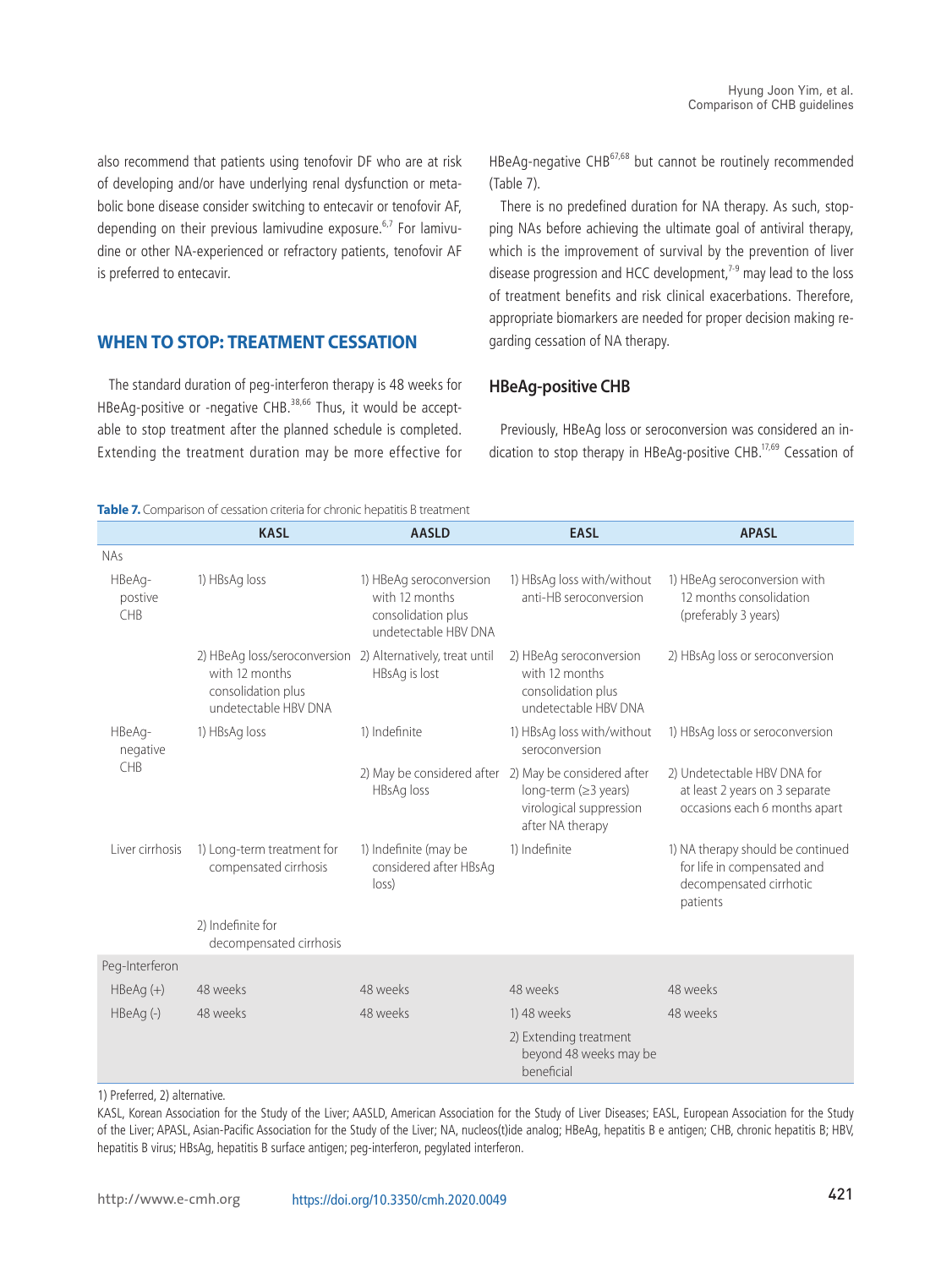

antiviral therapy was recommended after 12 months of consolidation therapy. However, most patients experienced virological or clinical relapse. On the contrary, HBsAg loss or seroconversion is rare during antiviral therapy, but the prognosis of patients who cleared HBsAg is much improved; relapse of viral replication is very rare, and liver transplant-free survival or HCC-free survival is significantly better than for those who did not clear HBsAg.<sup>22</sup> Based on this information, the KASL and EASL guidelines suggest that HBsAg loss is the ideal endpoint of therapy and should be the primary goal.<sup>7,9</sup> Still, the AASLD and APASL consider HBeAg seroconversion as a satisfactory endpoint, probably owing to the rarity of HBsAg loss (Table 7).<sup>6,8</sup>

# **HBeAg-negative CHB**

Relapse is common after stopping antiviral therapy in HBeAgnegative CHB patients owing to the presence of immune escape mutants.<sup>70</sup> Therefore, the AASLD suggests that treatment may be continued indefinitely or until HBsAg is lost.<sup>6</sup> The KASL and EASL also suggest the cessation of NAs after HBsAg loss (Table 7).<sup>7,9</sup> However, the EASL also proposed that NA discontinuation may be considered in select patients with long-term (≥3 years) virological suppression under  $NAs.^{7}$  Similarly, the APASL suggested that treatment be withdrawn after HBsAg loss following either anti-HB seroconversion or at least 12 months of consolidation therapy. Otherwise, at least ≥2 years of consolidation therapy confirming undetectable HBV DNA levels on three separate occasions can justify the end of treatment (Table 7).<sup>8</sup> However, undetectable HBV DNA levels cannot likely be the sole factor in determining treatment cessation because most patients experience virological relapse after stopping therapy in the presence of  $HBSAq$ <sup>70,71</sup> Recently, a low HBsAg titer (<2 log IU/mL) was proposed as an indicator of safe cessation of therapy before HBsAg loss, although further clinical experience may be necessary.<sup>72,73</sup>

# **Liver cirrhosis**

For patients with compensated or decompensated cirrhosis, indefinite therapy is recommended by most quidelines (Table 7). $6-9$ However, NA therapy may be discontinued after HBsAg loss or seroconversion in cases of compensated cirrhosis.

# **CONSIDERATIONS FOR SPECIAL POPULA-TIONS**

CHB patients may face situations requiring special consideration. HCC may develop, accompanying renal or bone abnormalities may be detected, and anticancer chemotherapy or immunosuppressive therapy may be needed. Table 8 summarizes representative special conditions and compares international guidelines.

# **Renal dysfunction or metabolic bone disease**

Patients who develop renal dysfunction or decreased bone density during tenofovir DF or adefovir treatment may need to change medication, as described above concerning adverse effects.<sup>65</sup> If a treatment-naïve patient has pre-existing renal dysfunction (estimated glomerular filtration <60 min/mL/1.73 m<sup>2</sup>, dipstick proteinuria, urine albuminuria/creatinine >30 mg/g, or serum phosphate <2.5 mg/dL) or metabolic bone disease (chronic steroid use, taking medication that worsens bone density, or pre-existing osteoporosis/osteopenia) before starting the therapy, entecavir, tenofovir AF, and besifovir are preferred for treatment by the KASL. Although the AASLD previously suggested that there was no preference between entecavir or tenofovir DF regarding the potential long-term risk of renal and bone complications, $74$  their updated guidance recommends switching to tenofovir AF or entecavir if tenofovir DF-associated renal dysfunction or bone disease is suspected.<sup>6</sup> The EASL made detailed recommendations regarding renal or bone abnormalities in terms of when to consider entecavir or tenofovir AF over tenofovir DF when initiating antiviral therapy.<sup>7</sup> Similar criteria have been proposed by the KASL, as described above (Table 8). The EASL also included age >60 years, history of fragility fracture, and hemodialysis for similar candidates, but individualized approaches are needed.<sup>7</sup> These criteria must be clinically validated further.<sup>7</sup> The NA doses in all patients with renal dysfunction should be adjusted according to their creatinine clearance. $9$ 

# **HCC**

Only the KASL and APASL have recommendations for patients with HBV-related HCC (Table 8).<sup>8,9</sup> Given that HCC is one of the most serious complications in CHB patients, appropriate measures should be taken. Importantly, antiviral therapy reduces both the incidence of de novo HCC and the recurrence of HCC in this population.<sup>25-29,75-77</sup> Furthermore, the reactivation of HBV can be effec-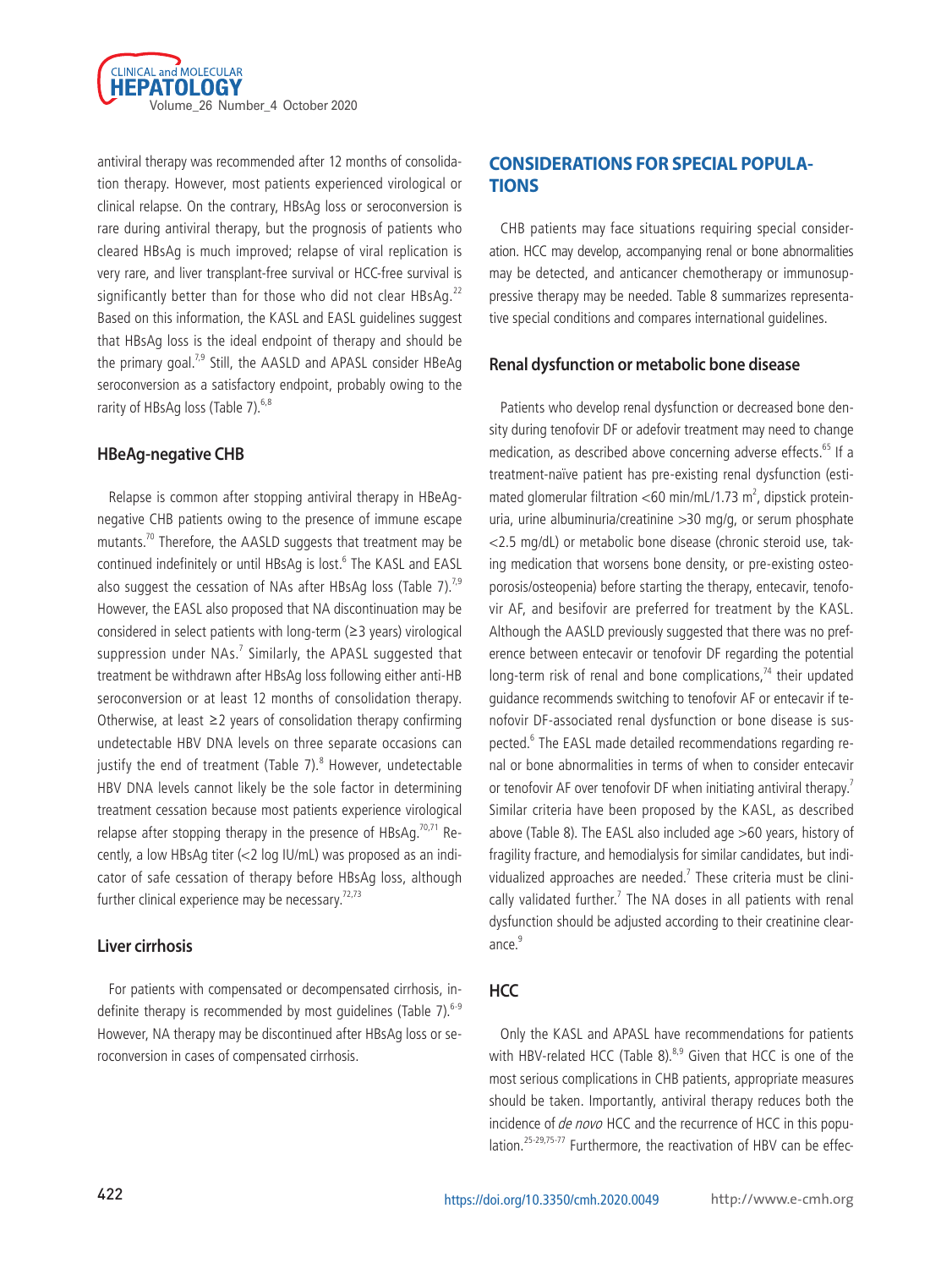|                                                                                                                                    | <b>KASL</b>                                                                                                                                                                                                                                                                                                                                            | <b>AASLD</b>                                                                                                                                                                                                                                                                                                              | <b>EASL</b>                                                                                                                                    | <b>APASL</b>                                                                                                                                                                                                                                                      |
|------------------------------------------------------------------------------------------------------------------------------------|--------------------------------------------------------------------------------------------------------------------------------------------------------------------------------------------------------------------------------------------------------------------------------------------------------------------------------------------------------|---------------------------------------------------------------------------------------------------------------------------------------------------------------------------------------------------------------------------------------------------------------------------------------------------------------------------|------------------------------------------------------------------------------------------------------------------------------------------------|-------------------------------------------------------------------------------------------------------------------------------------------------------------------------------------------------------------------------------------------------------------------|
| Renal or bone disease 1) Entecavir, TAF, and<br>1) Selection<br>2) Switch                                                          | besifovir are preferred                                                                                                                                                                                                                                                                                                                                | 1) No preference between<br>entecavir or TDF regarding<br>the potential long-term<br>risk of renal and bone<br>complications<br>TAF is associated with<br>fewer bone and renal<br>abnormalities than TDF                                                                                                                  | 1) Entecavir or TAF are<br>preferred over TDF for<br>patients with increasing<br>age (>60 years), bone<br>diseases, or renal<br>alterations    | 1) Entecavir or telbivudine<br>are the first-line treatment<br>options for chronic HBV-<br>infected patients with any<br>level of renal dysfunction<br>and renal replacement<br>therapy                                                                           |
|                                                                                                                                    | 2) Treatment can be<br>switched to TAF, besifovir,<br>or entecavir in high risk<br>patients                                                                                                                                                                                                                                                            | 2) TDF should be substituted 2) Switching to entecavir or<br>with TAF or entecavir<br>for TDF-associated renal<br>dysfunction and/or bone<br>disease                                                                                                                                                                      | TAF should be considered<br>for patients on TDF at risk<br>of development and/or<br>with underlying renal or<br>bone disease                   | 2) Renal function and<br>bone profiles should be<br>monitored at least every<br>3 months if TDF or ADV is<br>used                                                                                                                                                 |
| <b>HCC</b><br>1) Treat<br>2) Prophylaxis                                                                                           | 1) Antiviral therapy should<br>be initiated in patients<br>with HBV-related HCC<br>if serum HBV DNA is<br>detected<br>2) Prophylactic antiviral<br>therapy should be<br>considered in patients<br>undergoing anticancer<br>treatment, regardless of<br>serum HBV DNA levels                                                                            |                                                                                                                                                                                                                                                                                                                           |                                                                                                                                                | 1) NA treatment should be<br>given to patients with<br>HBV-related HCC (at least<br>1-2 weeks before, during,<br>and after chemotherapy,<br>locoregional therapies,<br>resection, or liver<br>transplantation), if there<br>is detectable serum HBV<br><b>DNA</b> |
| Immunosuppression<br>or chemotherapy<br>1) Prophylaxis<br>(HBsAg-positive)<br>2) Monitor/treat/<br>prophylaxis<br>(HBsAg-negative) | 1) If either HBsAg is<br>positive or HBV DNA is<br>detected, prophylactic<br>antiviral therapy should<br>be initiated before<br>immune-suppression or<br>chemotherapy                                                                                                                                                                                  | 1) Anti-HBV prophylaxis<br>should be initiated in<br>HBsAq-positive anti-<br>HBc-positive patients<br>before starting<br>immunosuppressive or<br>cytotoxic therapy                                                                                                                                                        | 1) All HBsAg-positive<br>patients should receive<br>ETV, TDF, or TAF as<br>treatment or prophylaxis                                            | 1) Prophylactic antiviral<br>therapy should be<br>administered in anti-HBc-<br>positive patients with<br>either HBsAg-positive or<br>detectable serum HBV<br><b>DNA</b>                                                                                           |
|                                                                                                                                    | 2) HBsAg-negative anti-HBc-<br>positive patients with<br>undetectable HBV DNA<br>should be monitored<br>for serum HBsAg<br>and HBV DNA during<br>immunosuppression/<br>chemotherapy and NAs<br>should be initiated if HBV<br>reactivation occurs<br>If rituximab is included,<br>initiate antiviral<br>therapy at the start of<br>immunosuppression or | 2) HBsAg-negative anti-HBc-<br>positive patients should<br>be carefully monitored for<br>ALT, HBV DNA, and HBsAg<br>to provide therapy as<br>needed<br>For patients receiving<br>anti-CD20 antibody<br>therapy (e.g., rituximab)<br>or undergoing stem<br>cell transplantation,<br>anti-HBV prophylaxis is<br>recommended | 2) HBsAg-negative anti-<br>HBc-positive patients<br>should receive anti-<br>HBV prophylaxis if they<br>are at high risk of HBV<br>reactivation | 2) HBsAg-negative anti-HBc-<br>positive patients with<br>undetectable serum HBV<br>DNA levels who receive<br>chemotherapy and/<br>or immunosuppression<br>should be carefully<br>monitored and be treated<br>with NAs upon HBV<br>reactivation                    |

**Table 8.** Comparison of chronic hepatitis B management for special populations

chemotherapy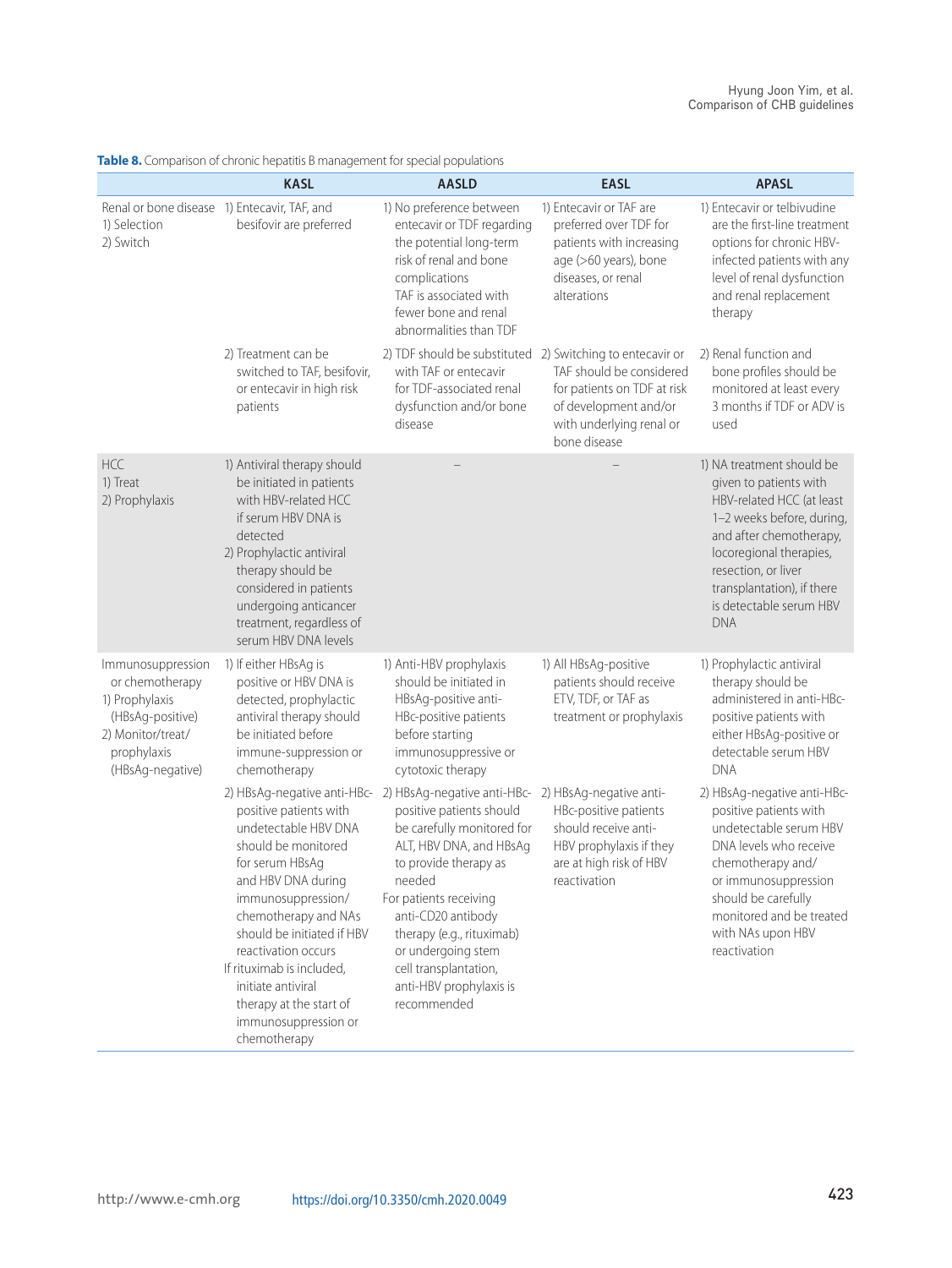

**Table 8.** Continued

|                                                                    | <b>KASL</b>                                                                                                                                                                                                             | <b>AASLD</b>                                                                                                                                                                                                     | <b>EASL</b>                                                                                                                                                                                                                                                      | <b>APASL</b>                                                                                                                                                                                              |
|--------------------------------------------------------------------|-------------------------------------------------------------------------------------------------------------------------------------------------------------------------------------------------------------------------|------------------------------------------------------------------------------------------------------------------------------------------------------------------------------------------------------------------|------------------------------------------------------------------------------------------------------------------------------------------------------------------------------------------------------------------------------------------------------------------|-----------------------------------------------------------------------------------------------------------------------------------------------------------------------------------------------------------|
| Pregnant women<br>1) Treat/switch<br>2) Prevention<br>3) Lactation | 1) Initiate or switch to TDF if<br>treatment is needed                                                                                                                                                                  | 1) TDF is preferred                                                                                                                                                                                              | 1) TDF should be continued,<br>whereas ETV or other NAs<br>should be switched to<br><b>TDF</b>                                                                                                                                                                   | 1) TDF is the drug of choice<br>for mothers requiring<br>antiviral treatment                                                                                                                              |
|                                                                    | 2) For pregnant women<br>with serum HBV DNA<br>levels >200,000 IU/mL,<br>TDF administration is<br>recommended to prevent<br>MTCT, beginning at 24-32<br>weeks of gestation and<br>stopping 2-12 weeks after<br>delivery | 2) If HBV DNA >200,000<br>IU/mL at 28-32 weeks<br>of gestation, antiviral<br>therapy is recommended<br>to reduce the risk of<br>perinatal transmission                                                           | 2) In all pregnant women<br>with high HBV DNA levels<br>(>200,000 IU/mL) or<br>HBsAg levels >4 log <sub>10</sub><br>IU/mL, antiviral<br>prophylaxis with TDF<br>should begin at 24-28<br>weeks of gestation and<br>continue for up to 12<br>weeks after delivery | 2) For pregnant women<br>with HBV DNA $>6-7$<br>log <sub>10</sub> IU/mL, short-term<br>maternal NA therapy with<br>tenofovir or telbivudine is<br>recommended beginning<br>at 28-32 weeks of<br>gestation |
|                                                                    | 3) TDF, which is relatively<br>safe for the fetus and<br>pregnant women, is not<br>contraindicated during<br>breastfeeding                                                                                              | 3) Breastfeeding is not<br>contraindicated, but there<br>are insufficient long-term<br>safety data in infants born<br>to mothers who received<br>antiviral agents during<br>pregnancy and while<br>breastfeeding | 3) Breast feeding is not<br>contraindicated in HBsAg-<br>positive untreated<br>women or on TDF-based<br>treatment or prophylaxis                                                                                                                                 | 3) Breast feeding is<br>discouraged during<br>maternal NA treatment                                                                                                                                       |
| Acute hepatitis B<br>1) Treat                                      | 1) In patients with severe<br>acute hepatitis B (e.g.,<br>coagulopathy, severe<br>jaundice, liver failure), NA<br>therapy can be initiated                                                                              | 1) Indicators for antiviral<br>therapy are total bilirubin<br>>3 mg/dL, international<br>normalized ratio >1.5,<br>encephalopathy, or<br>ascites                                                                 | 1) Patients with severe acute<br>hepatitis B, characterized<br>by coagulopathy or<br>protracted course, should<br>be treated with NAs<br>and considered for liver<br>transplantation                                                                             | 1) Treatment is only<br>indicated for patients<br>with fulminant hepatitis B<br>or for those with severe or<br>protracted acute hepatitis<br>B                                                            |

KASL, Korean Association for the Study of the Liver; AASLD, American Association for the Study of Liver Diseases; EASL, European Association for the Study of the Liver; APASL, Asian-Pacific Association for the Study of the Liver; TAF, tenofovir alafenamide fumarate; TDF, tenofovir disoproxil fumarate; HBV, hepatitis B virus; ADV, adefovir; HCC, hepatocellular carcinoma; NA, nucleos(t)ide analog; HBeAg, hepatitis B e antigen; anti-HBc, antibody to hepatitis B core antigen; ALT, alanine aminotransferase; ETV, entecavir; MTCT, mother-to-child transmission.

tively prevented by prophylactic antiviral therapy during anticancer treatment.<sup>78,79</sup> Therefore, the KASL recommends starting NAs before and during HCC treatment if HBV DNA is detected or prophylactically, even if HBV DNA is not detected.<sup>9</sup> All HBsAg-positive patients should receive NAs after HCC diagnosis, regardless of HBV DNA detection, but this requires confirmation in future studies.

#### **Immunosuppression or chemotherapy**

Patients with chronic HBV infection are at an increased risk of hematological and solid malignancies.<sup>80,81</sup> Therefore, the chance of receiving immunosuppression or anticancer chemotherapy is relatively high in CHB patients. If the immune system is suppressed by immunosuppression or chemotherapy, HBV can reactivate and lead to severe hepatic injury via the acute exacerbation of chronic HBV infection in HBsAg-positive patients or relapse of past HBV infection in HBsAg-negative/anti-HBc-positive patients.<sup>82-84</sup> HBV reactivation during anticancer chemotherapy has occurred in 41–53% of HBsAg-positive anti-HBc-positive patients and in 8-18% of HBsAg-negative anti-HBc-positive patients.<sup>6,85,86</sup> If reactivation occurs, dose reduction or discontinuation of anticancer therapy is necessary, which adversely affects the outcomes of cancer treatment. As such, HBsAg and anti-HBc testing should be performed in all patients before initiating any immunosuppressive or cytotoxic chemotherapy.<sup>6-9</sup> Additionally, particular caution should be exercised with high risk (>10% of reactivation) treatments using B cell-depleting agents (rituximab, ofatumumab, natalizumab, alemtuzumab, and ibritumomab), high-dose corticoste-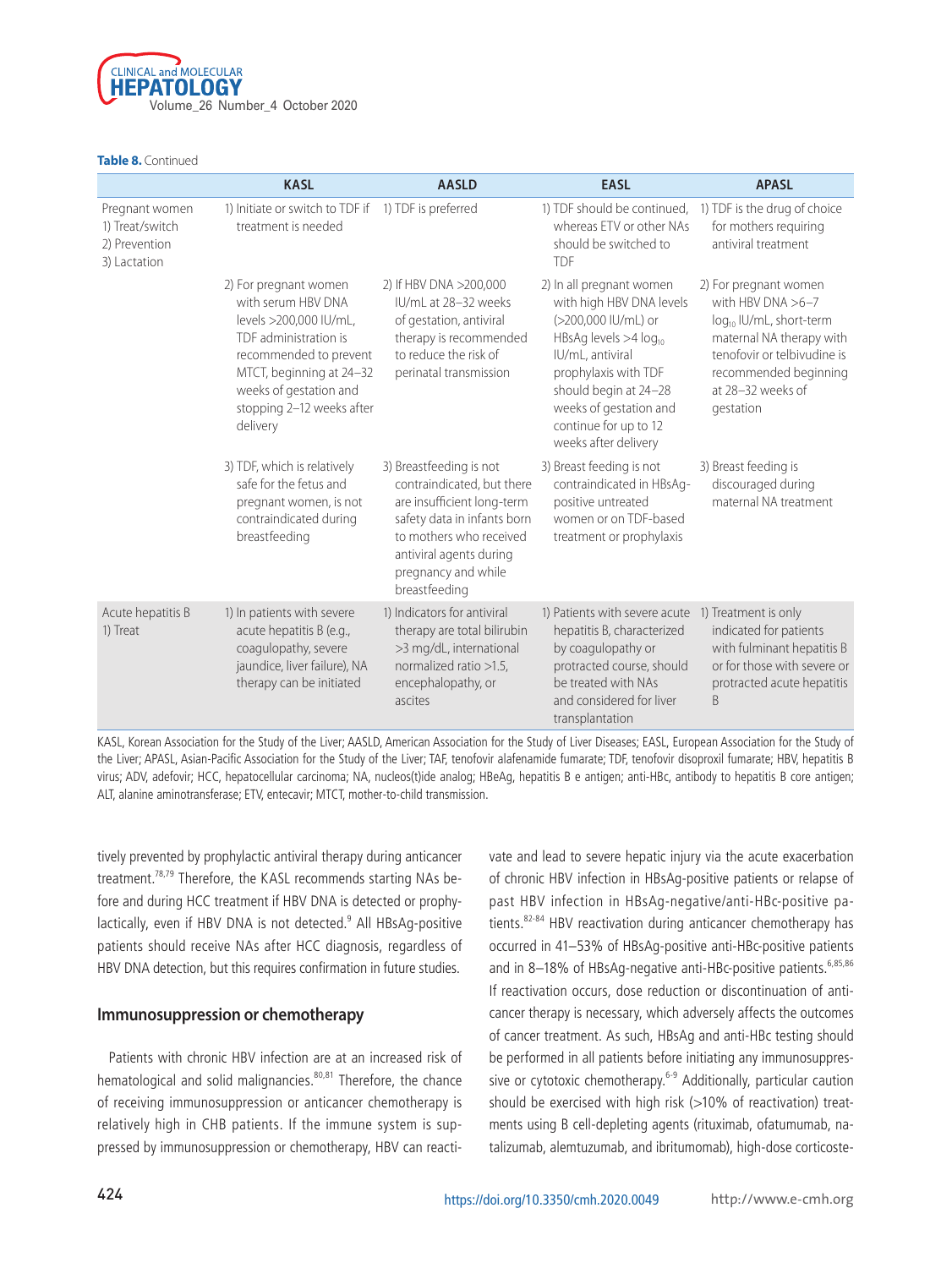roids (prednisone ≥20 mg/day, ≥4 weeks), anthracyclines (doxorubicin and epirubicin), potent tumor necrosis factor-alpha inhibitors (infliximab, adalimumab, certolizumab, and golimumab), and local therapy for HCC (transcatheter arterial chemoembolization).<sup>9,87</sup> High (>10%), moderate (1–10%), and low (<1%) risk of HBV reactivation in response to immunosuppressive or anticancer chemotherapy is well described in the KASL guidelines.<sup>9</sup> Currently, most guidelines, including the KASL, AASLD, ESAL, and APASL, recommend the initiation of NAs (entecavir or tenofovir DF/AF) before immunosuppression or chemotherapy in HBsAg-positive or HBV DNA-detected patients (Table 8).<sup>6-9</sup> Not all patients who are exclusively anti-HBc-positive (HBsAg-negative and HBV DNA-undetectable) require routine administration of NAs before immunosuppression or chemotherapy. However, NA therapy should be initiated promptly if there is a high risk of reactivation (e.g., treated with a rituximab-containing regimen) or detectable HBV DNA and/or reversion of HBsAg during follow-ups. NAs should be continued during and at least 6 months (or 12 months for rituximab therapy) after the cessation of immunosuppressive therapy or chemotherapy.<sup>6-9</sup>

#### **Pregnant women**

Immunological changes occur during pregnancy, and HBV may replicate more actively.<sup>88</sup> Immune responses are restored at the late phase of pregnancy or after delivery, leading to ALT flares. Hence, NA therapy may need to be initiated in patients during or after pregnancy.<sup>89,90</sup> Moreover, a high level of HBV DNA is related to an increased risk of mother-to-child viral transmission despite vaccine administration and hepatitis B immune globulin prophylaxis.<sup>88</sup> Currently, the NAs evaluated for safety and efficacy during pregnancy include lamivudine, $91$  telbivudine, $92$  and tenofovir DF. $93-95$ Among these, tenofovir DF is the preferred NA owing to its excellent potency and high genetic barrier to resistance. Most guidelines recommend using tenofovir DF over other NAs for CHB treatment during pregnancy (Table 8). Additionally, the prophylactic use of tenofovir DF is recommended to prevent mother-to-child transmission beginning at 24–32 weeks of pregnancy (24–28 weeks by the EASL, 28–32 weeks by the AASLD and APASL, and 24–32 weeks by the KASL) and continuing until 2–12 weeks after delivery if pregnant women show serum HBV DNA levels  $>$ 200,000 IU/mL. $6-9$ 

The KASL, AASLD, and EASL agree that breastfeeding is generally not contraindicated, even if tenofovir DF is being administered to the mother, based on previous studies.<sup>6,7,9,96</sup> However, the AASLD is somewhat cautious about this issue, suggesting there are insufficient long-term safety data.<sup>6</sup> The APASL discourages breastfeeding during maternal NA treatment, which may need to be updated.<sup>8</sup>

# **Acute hepatitis B**

Although acute hepatitis B is generally a self-limiting disease, severe cases resulting in hepatic failure, liver transplantation, or even death have been reported, albeit uncommonly.<sup>97</sup> The use of antivirals in severely ill patients has been debated. While NA therapy might delay HBsAg sero-clearance, NA therapy can significantly reduce the mortality rate in patients with severe acute hepatitis B.<sup>98</sup> Considering this, the KASL guidelines recommend initiating NA therapy in patients with severe acute hepatitis B (e.g., coagulopathy, severe jaundice, or liver failure) in agreement with other quidelines.<sup>9</sup>

The AASLD recommends using entecavir or tenofovir DF/AF, whereas the EASL refrains from recommending tenofovir AF owing to a lack of data. $6.7$  The APASL includes lamivudine, telbivudine, or adefovir for severe acute hepatitis B considering their relatively short therapy duration.<sup>8</sup> They also recommend initiating NA treatment when it is difficult to distinguish between true severe acute hepatitis B and spontaneous reactivation of chronic HBV infection.<sup>8</sup>

# **CONCLUSIONS**

The KASL clinical practice guidelines for the management of CHB were recently revised, given the emergence of new NAs and continuously updated data regarding treatment initiation, modification, and cessation. Considering the 4- to 5-year interval of guideline revisions, other international guidelines are expected to be updated soon. Through a thorough and systematic approach for the management of CHB based on clinical practice guidelines, the cure of chronic HBV infection is expected to be a real treatment endpoint in the near future.

#### **Authors' contribution**

YHJ conceptualized and designed the study. YHJ, KJH, PJY, YEL, PH, KJH, SDH, LSH, LJ-H, and LHW performed a review of literature, revised the current KASL guidelines, and incorporated those revisions into the manuscript through interactive discussion. YHJ wrote the manuscript. YHJ, KJH, PJY, YEL, PH, KJH, SDH, LSH, LJ-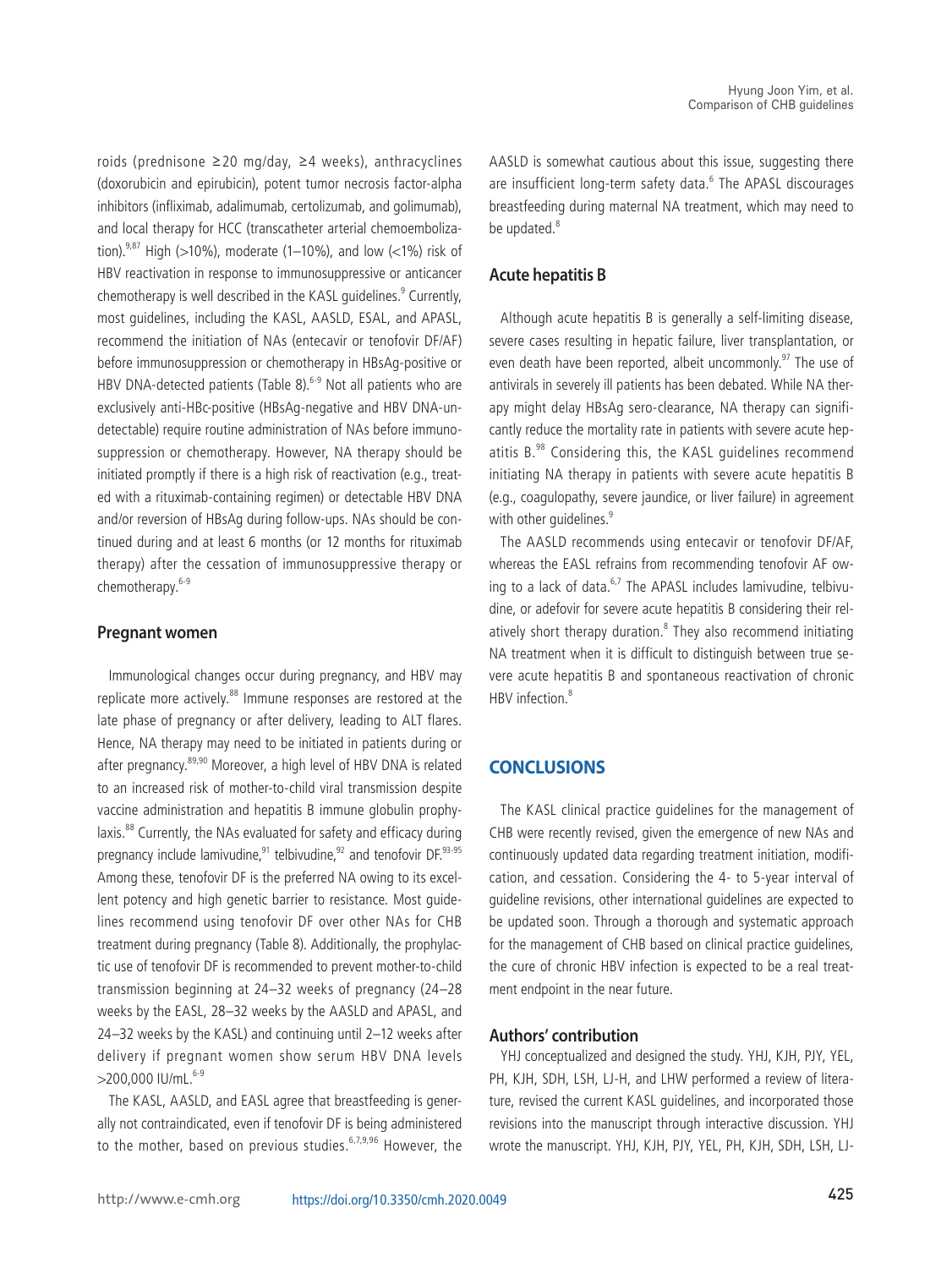

H, and LHW reviewed and approved the final submission of the manuscript.

#### **Acknowledgements**

This work was funded in part by the Korean Association for the Study of the Liver and Korea University Research Grants.

#### **Conflicts of Interest**

YHJ received research funds from Gilead Sciences Korea, Ildong Pharm, and Yuhan Corporation. LJ-H received honoraria from Gilead Science Korea, and Daewoong Pharm during the conduct of the study. KJH, PJY, YEL, PH, KJH, SDH, LSH, and LHW have nothing to disclose.

# **REFERENCES**

- 1. Schweitzer A, Horn J, Mikolajczyk RT, Krause G, Ott JJ. Estimations of worldwide prevalence of chronic hepatitis B virus infection: a systematic review of data published between 1965 and 2013. Lancet 2015;386:1546-1555.
- 2. Chae HB, Kim JH, Kim JK, Yim HJ. Current status of liver diseases in Korea: hepatitis B. Korean J Hepatol 2009;15 Suppl 6:S13-S24.
- 3. Yim HJ, Lok AS. Natural history of chronic hepatitis B virus infection: what we knew in 1981 and what we know in 2005. Hepatology 2006;43(2 Suppl 1):S173-S181.
- 4. Liang LY, Wong GL. Unmet need in chronic hepatitis B management. Clin Mol Hepatol 2019;25:172-180.
- 5. Tang LSY, Covert E, Wilson E, Kottilil S. Chronic hepatitis B infection: a review. JAMA 2018;319:1802-1813.
- 6. Terrault NA, Lok ASF, McMahon BJ, Chang KM, Hwang JP, Jonas MM, et al. Update on prevention, diagnosis, and treatment of chronic hepatitis B: AASLD 2018 hepatitis B guidance. Hepatology 2018;67:1560-1599.
- 7. European Association for the Study of the Liver. EASL 2017 clinical practice guidelines on the management of hepatitis B virus infection. J Hepatol 2017;67:370-398.
- 8. Sarin SK, Kumar M, Lau GK, Abbas Z, Chan HL, Chen CJ, et al. Asian-Pacific clinical practice guidelines on the management of hepatitis B: a 2015 update. Hepatol Int 2016;10:1-98.
- 9. Korean Association for the Study of the Liver (KASL). KASL clinical practice guidelines for management of chronic hepatitis B. Clin Mol Hepatol 2019;25:93-159.
- 10. Park HN, Sinn DH, Gwak GY, Kim JE, Rhee SY, Eo SJ, et al. Upper normal threshold of serum alanine aminotransferase in identifying individuals at risk for chronic liver disease. Liver Int 2012;32:937- 944.
- 11. Park JY, Park YN, Kim DY, Paik YH, Lee KS, Moon BS, et al. High prevalence of significant histology in asymptomatic chronic hepatitis B patients with genotype C and high serum HBV DNA levels. J Viral Hepat 2008;15:615-621.
- 12. Shim JJ, Kim JW, Oh CH, Lee YR, Lee JS, Park SY, et al. Serum alanine aminotransferase level and liver-related mortality in patients with chronic hepatitis B: a large national cohort study. Liver Int 2018;38:1751-1759.
- 13. Kim GA, Lim YS, Han S, Choi J, Shim JH, Kim KM, et al. High risk of hepatocellular carcinoma and death in patients with immunetolerant-phase chronic hepatitis B. Gut 2018;67:945-952.
- 14. Wong GL. Management of chronic hepatitis B patients in immunetolerant phase: what latest guidelines recommend. Clin Mol Hepatol 2018;24:108-113.
- 15. Livingston SE, Simonetti JP, Bulkow LR, Homan CE, Snowball MM, Cagle HH, et al. Clearance of hepatitis B e antigen in patients with chronic hepatitis B and genotypes A, B, C, D, and F. Gastroenterology 2007;133:1452-1457.
- 16. Hsu YS, Chien RN, Yeh CT, Sheen IS, Chiou HY, Chu CM, et al. Longterm outcome after spontaneous HBeAg seroconversion in patients with chronic hepatitis B. Hepatology 2002;35:1522-1527.
- 17. Korean Association for the Study of the Liver. KASL clinical practice guidelines: management of chronic hepatitis B. Clin Mol Hepatol 2016;22:18-75.
- 18. Funk ML, Rosenberg DM, Lok AS. World-wide epidemiology of HBeAg-negative chronic hepatitis B and associated precore and core promoter variants. J Viral Hepat 2002;9:52-61.
- 19. Lok AS, Akarca U, Greene S. Mutations in the pre-core region of hepatitis B virus serve to enhance the stability of the secondary structure of the pre-genome encapsidation signal. Proc Natl Acad Sci U S A 1994;91:4077-4081.
- 20. Croagh CM, Bell SJ, Slavin J, Kong YX, Chen RY, Locarnini S, et al. Increasing hepatitis B viral load is associated with risk of significant liver fibrosis in HBeAg-negative but not HBeAg-positive chronic hepatitis B. Liver Int 2010;30:1115-1122.
- 21. Chen YC, Sheen IS, Chu CM, Liaw YF. Prognosis following spontaneous HBsAg seroclearance in chronic hepatitis B patients with or without concurrent infection. Gastroenterology 2002;123:1084- 1089.
- 22. Kim GA, Lim YS, An J, Lee D, Shim JH, Kim KM, et al. HBsAg seroclearance after nucleoside analogue therapy in patients with chronic hepatitis B: clinical outcomes and durability. Gut 2014;63:1325- 1332.
- 23. Iloeje UH, Yang HI, Su J, Jen CL, You SL, Chen CJ, et al. Predicting cirrhosis risk based on the level of circulating hepatitis B viral load. Gastroenterology 2006;130:678-686.
- 24. Chen CJ, Yang HI, Su J, Jen CL, You SL, Lu SN, et al. Risk of hepatocellular carcinoma across a biological gradient of serum hepatitis B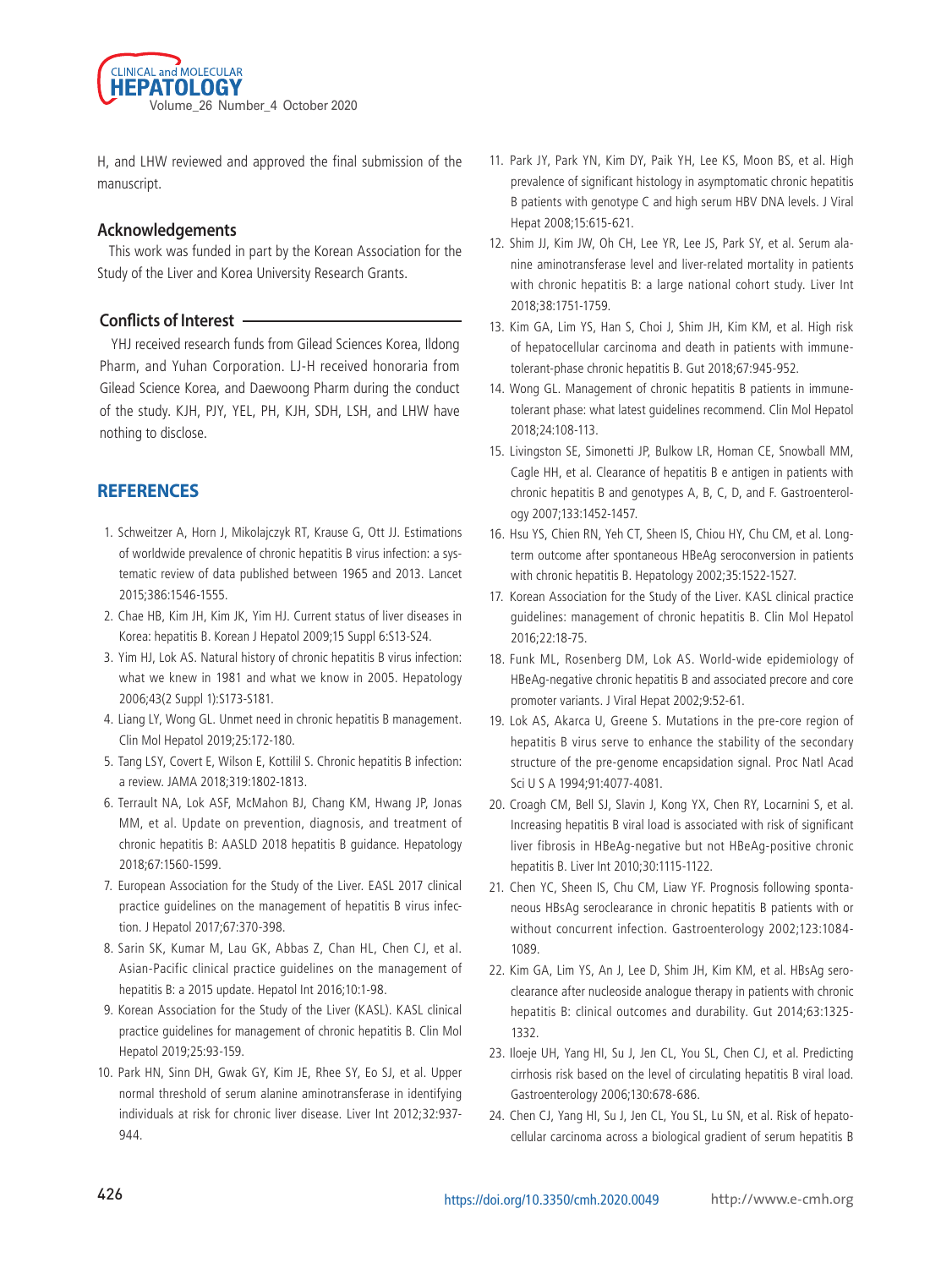virus DNA level. JAMA 2006;295:65-73.

- 25. Liaw YF, Sung JJ, Chow WC, Farrell G, Lee CZ, Yuen H, et al. Lamivudine for patients with chronic hepatitis B and advanced liver disease. N Engl J Med 2004;351:1521-1531.
- 26. Chang TT, Liaw YF, Wu SS, Schiff E, Han KH, Lai CL, et al. Long-term entecavir therapy results in the reversal of fibrosis/cirrhosis and continued histological improvement in patients with chronic hepatitis B. Hepatology 2010;52:886-893.
- 27. Cho H, Ahn H, Lee DH, Lee JH, Jung YJ, Chang Y, et al. Entecavir and tenofovir reduce hepatitis B virus-related hepatocellular carcinoma recurrence more effectively than other antivirals. J Viral Hepat 2018;25:707-717.
- 28. Kim WR, Loomba R, Berg T, Aguilar Schall RE, Yee LJ, Dinh PV, et al. Impact of long-term tenofovir disoproxil fumarate on incidence of hepatocellular carcinoma in patients with chronic hepatitis B. Cancer 2015;121:3631-3638.
- 29. Marcellin P, Gane E, Buti M, Afdhal N, Sievert W, Jacobson IM, et al. Regression of cirrhosis during treatment with tenofovir disoproxil fumarate for chronic hepatitis B: a 5-year open-label follow-up study. Lancet 2013;381:468-475.
- 30. Kim MN, Kim SU, Kim BK, Park JY, Kim DY, Ahn SH, et al. Increased risk of hepatocellular carcinoma in chronic hepatitis B patients with transient elastography-defined subclinical cirrhosis. Hepatology 2015;61:1851-1859.
- 31. Lok AS, McMahon BJ. Chronic hepatitis B: update 2009. Hepatology 2009;50:661-662.
- 32. Chang Y, Choe WH, Sinn DH, Lee JH, Ahn SH, Lee H, et al. Nucleos(t) ide analogue treatment for patients with hepatitis B virus (HBV) e antigen-positive chronic HBV genotype C infection: a nationwide, multicenter, retrospective study. J Infect Dis 2017;216:1407-1414.
- 33. Song BC, Cho YK, Jwa H, Choi EK, Kim HU, Song HJ, et al. Is it necessary to delay antiviral therapy for 3-6 months to anticipate HBeAg seroconversion in patients with HBeAg-positive chronic hepatitis B in endemic areas of HBV genotype C? Clin Mol Hepatol 2014;20:355-360.
- 34. Wong VW, Wong GL, Yiu KK, Chim AM, Chu SH, Chan HY, et al. Entecavir treatment in patients with severe acute exacerbation of chronic hepatitis B. J Hepatol 2011;54:236-242.
- 35. Cao Z, Liu Y, Ma L, Lu J, Jin Y, Ren S, et al. A potent hepatitis B surface antigen response in subjects with inactive hepatitis B surface antigen carrier treated with pegylated-interferon alpha. Hepatology 2017;66:1058-1066.
- 36. Sinn DH, Lee J, Goo J, Kim K, Gwak GY, Paik YH, et al. Hepatocellular carcinoma risk in chronic hepatitis B virus-infected compensated cirrhosis patients with low viral load. Hepatology 2015;62:694-701.
- 37. Li WC, Wang MR, Kong LB, Ren WG, Zhang YG, Nan YM. Peginterferon alpha-based therapy for chronic hepatitis B focusing on HBsAg clearance or seroconversion: a meta-analysis of controlled clinical

trials. BMC Infect Dis 2011;11:165.

- 38. Cooksley WG, Piratvisuth T, Lee SD, Mahachai V, Chao YC, Tanwandee T, et al. Peginterferon alpha-2a (40 kDa): an advance in the treatment of hepatitis B e antigen-positive chronic hepatitis B. J Viral Hepat 2003;10:298-305.
- 39. Moucari R, Mackiewicz V, Lada O, Ripault MP, Castelnau C, Martinot-Peignoux M, et al. Early serum HBsAg drop: a strong predictor of sustained virological response to pegylated interferon alfa-2a in HBeAg-negative patients. Hepatology 2009;49:1151-1157.
- 40. Chang TT, Lai CL, Kew Yoon S, Lee SS, Coelho HS, Carrilho FJ, et al. Entecavir treatment for up to 5 years in patients with hepatitis B e antigen-positive chronic hepatitis B. Hepatology 2010;51:422-430.
- 41. Liu Y, Corsa AC, Buti M, Cathcart AL, Flaherty JF, Miller MD, et al. No detectable resistance to tenofovir disoproxil fumarate in HBeAg+ and HBeAg- patients with chronic hepatitis B after 8 years of treatment. J Viral Hepat 2017;24:68-74.
- 42. Yim HJ, Hwang SG. Options for the management of antiviral resistance during hepatitis B therapy: reflections on battles over a decade. Clin Mol Hepatol 2013;19:195-209.
- 43. Ahn SH, Kim W, Jung YK, Yang JM, Jang JY, Kweon YO, et al. Efficacy and safety of besifovir dipivoxil maleate compared with tenofovir disoproxil fumarate in treatment of chronic hepatitis B virus infection. Clin Gastroenterol Hepatol 2019;17:1850-1859.e4.
- 44. Agarwal K, Brunetto M, Seto WK, Lim YS, Fung S, Marcellin P, et al. 96 weeks treatment of tenofovir alafenamide vs. tenofovir disoproxil fumarate for hepatitis B virus infection. J Hepatol 2018;68:672-681.
- 45. Buti M, Gane E, Seto WK, Chan HL, Chuang WL, Stepanova T, et al. Tenofovir alafenamide versus tenofovir disoproxil fumarate for the treatment of patients with HBeAg-negative chronic hepatitis B virus infection: a randomised, double-blind, phase 3, non-inferiority trial. Lancet Gastroenterol Hepatol 2016;1:196-206.
- 46. Yoon EL, Yim HJ, Lee HJ, Lee YS, Kim JH, Jung ES, et al. Comparison of clevudine and entecavir for treatment-naive patients with chronic hepatitis B virus infection: two-year follow-up data. J Clin Gastroenterol 2011;45:893-899.
- 47. Su QM, Ye XG. Effects of telbivudine and entecavir for HBeAgpositive chronic hepatitis B: a meta-analysis. World J Gastroenterol 2012;18:6290-6301.
- 48. Tak WY, Park SY, Cho CM, Jung MK, Jeon SW, Kweon YO, et al. Clinical, biochemical, and pathological characteristics of clevudineassociated myopathy. J Hepatol 2010;53:261-266.
- 49. Kim EH, Park H, Lee KH, Ahn SH, Kim SM, Han KH. Two cases of telbivudine-induced myopathy in siblings with chronic hepatitis B. Clin Mol Hepatol 2013;19:82-86.
- 50. Choi J, Kim HJ, Lee J, Cho S, Ko MJ, Lim YS. Risk of hepatocellular carcinoma in patients treated with entecavir vs tenofovir for chronic hepatitis B: a Korean nationwide cohort study. JAMA Oncol 2019;5:30-36.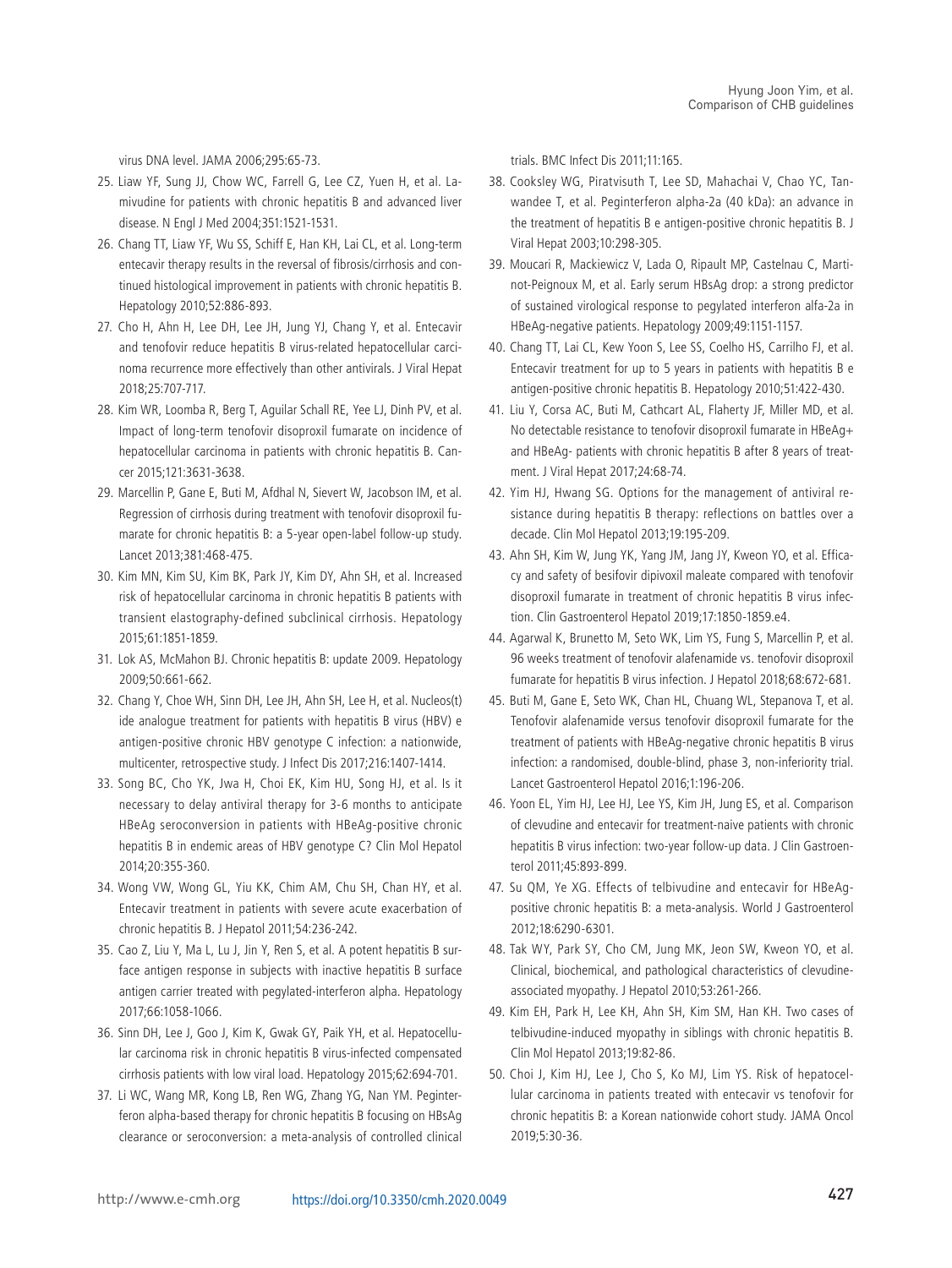

- 51. Kim SU, Seo YS, Lee HA, Kim MN, Lee YR, Lee HW, et al. A multicenter study of entecavir vs. tenofovir on prognosis of treatmentnaïve chronic hepatitis B in South Korea. J Hepatol 2019;71:456- 464.
- 52. Lee SW, Kwon JH, Lee HL, Yoo SH, Nam HC, Sung PS, et al. Comparison of tenofovir and entecavir on the risk of hepatocellular carcinoma and mortality in treatment-naïve patients with chronic hepatitis B in Korea: a large-scale, propensity score analysis. Gut 2020;69:1301-1308.
- 53. Yip TC, Wong VW, Chan HL, Tse YK, Lui GC, Wong GL. Tenofovir is associated with lower risk of hepatocellular carcinoma than entecavir in patients with chronic HBV infection in China. Gastroenterology 2020;158:215-225.e6.
- 54. Toy M, Hutton DW, So SK. Cost-effectiveness and cost thresholds of generic and brand drugs in a national chronic hepatitis B treatment program in China. PLoS One 2015;10:e0139876.
- 55. Kim DY, Kim JH, Tak WY, Yeon JE, Lee JH, Yoon JH, et al. Baracle® vs Baraclude® for 48 weeks in patients with treatment-naïve chronic hepatitis B: a comparison of efficacy and safety. Drug Des Devel Ther 2017;11:3145-3152.
- 56. Kim JH, Sinn DH, Kang W, Gwak GY, Paik YH, Choi MS, et al. Lowlevel viremia and the increased risk of hepatocellular carcinoma in patients receiving entecavir treatment. Hepatology 2017;66:335- 343.
- 57. Yim HJ, Kim IH, Suh SJ, Jung YK, Kim JH, Seo YS, et al. Switching to tenofovir vs continuing entecavir for hepatitis B virus with partial virologic response to entecavir: a randomized controlled trial. J Viral Hepat 2018;25:1321-1330.
- 58. Park ES, Lee AR, Kim DH, Lee JH, Yoo JJ, Ahn SH, et al. Identification of a quadruple mutation that confers tenofovir resistance in chronic hepatitis B patients. J Hepatol 2019;70:1093-1102.
- 59. Sheldon J, Camino N, Rodés B, Bartholomeusz A, Kuiper M, Tacke F, et al. Selection of hepatitis B virus polymerase mutations in HIVcoinfected patients treated with tenofovir. Antivir Ther 2005;10:727- 734.
- 60. Yeon JE, Yoo W, Hong SP, Chang YJ, Yu SK, Kim JH, et al. Resistance to adefovir dipivoxil in lamivudine resistant chronic hepatitis B patients treated with adefovir dipivoxil. Gut 2006;55:1488-1495.
- 61. Yim HJ, Hussain M, Liu Y, Wong SN, Fung SK, Lok AS. Evolution of multi-drug resistant hepatitis B virus during sequential therapy. Hepatology 2006;44:703-712.
- 62. Lee S, Ahn SH, Jung KS, Kim DY, Kim BK, Kim SU, et al. Tenofovir versus tenofovir plus entecavir for chronic hepatitis B with lamivudine resistance and entecavir resistance. J Viral Hepat 2017;24:141- 147.
- 63. Lee HW, Park JY, Lee JW, Yoon KT, Kim CW, Park H, et al. Longterm efficacy of tenofovir disoproxil fumarate monotherapy for multidrug-resistant chronic HBV infection. Clin Gastroenterol Hepa-

tol 2019;17:1348-1355.e2.

- 64. Lee JW, Lee YJ, Lee JJ, Kim JH, Jung YK, Kwon OS, et al. Efficacy of entecavir switching therapy in chronic hepatitis B patients with clevudine-induced myopathy. Korean J Gastroenterol 2013;61:30- 36.
- 65. Duarte-Rojo A, Heathcote EJ. Efficacy and safety of tenofovir disoproxil fumarate in patients with chronic hepatitis B. Therap Adv Gastroenterol 2010;3:107-119.
- 66. Lau GK, Piratvisuth T, Luo KX, Marcellin P, Thongsawat S, Cooksley G, et al. Peginterferon alfa-2a, lamivudine, and the combination for HBeAg-positive chronic hepatitis B. N Engl J Med 2005;352:2682- 2695.
- 67. Chen X, Chen X, Chen W, Ma X, Huang J, Chen R. Extended peginterferon alfa-2a (Pegasys) therapy in Chinese patients with HBeAgnegative chronic hepatitis B. J Med Virol 2014;86:1705-1713.
- 68. Lampertico P, Viganò M, Di Costanzo GG, Sagnelli E, Fasano M, Di Marco V, et al. Randomised study comparing 48 and 96 weeks peginterferon α-2a therapy in genotype D HBeAg-negative chronic hepatitis B. Gut 2013;62:290-298.
- 69. Lee HW, Lee HJ, Hwang JS, Sohn JH, Jang JY, Han KJ, et al. Lamivudine maintenance beyond one year after HBeAg seroconversion is a major factor for sustained virologic response in HBeAg-positive chronic hepatitis B. Hepatology 2010;51:415-421.
- 70. Kim YJ, Kim K, Hwang SH, Kim SS, Lee D, Cheong JY, et al. Durability after discontinuation of nucleos(t)ide therapy in chronic HBeAg negative hepatitis patients. Clin Mol Hepatol 2013;19:300-304.
- 71. Kang SH, Kang K, Jong Eun Y, Lee YS, Kim TS, Yoo YJ, et al. Antiviral response is not sustained after cessation of lamivudine treatment in chronic hepatitis B patients: a 10-year follow-up study. J Med Virol 2017;89:849-856.
- 72. Chen CH, Lu SN, Hung CH, Wang JH, Hu TH, Changchien CS, et al. The role of hepatitis B surface antigen quantification in predicting HBsAg loss and HBV relapse after discontinuation of lamivudine treatment. J Hepatol 2014;61:515-522.
- 73. Lee HA, Seo YS, Park SW, Park SJ, Kim TH, Suh SJ, et al. Hepatitis B surface antigen titer is a good indicator of durable viral response after entecavir off-treatment for chronic hepatitis B. Clin Mol Hepatol 2016;22:382-389.
- 74. Terrault NA, Bzowej NH, Chang KM, Hwang JP, Jonas MM, Murad MH. AASLD guidelines for treatment of chronic hepatitis B. Hepatology 2016;63:261-283.
- 75. Wu CY, Chen YJ, Ho HJ, Hsu YC, Kuo KN, Wu MS, et al. Association between nucleoside analogues and risk of hepatitis B virus–related hepatocellular carcinoma recurrence following liver resection. JAMA 2012;308:1906-1914.
- 76. Yin J, Li N, Han Y, Xue J, Deng Y, Shi J, et al. Effect of antiviral treatment with nucleotide/nucleoside analogs on postoperative prognosis of hepatitis B virus-related hepatocellular carcinoma: a two-